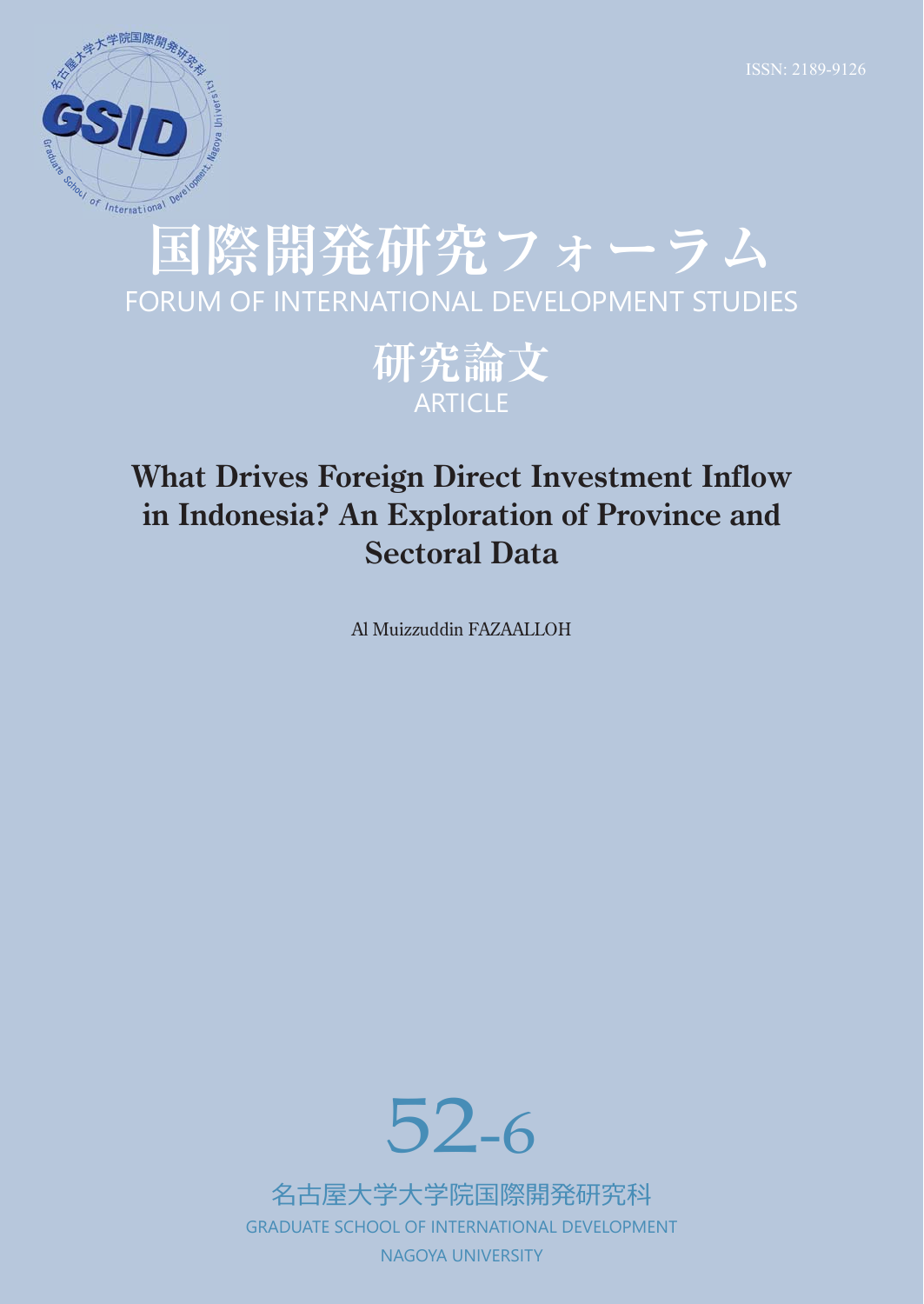Forum of International Development Studies. 52-6 (Mar. 2022) doi: 10.18999/forids.52.6

# **What Drives Foreign Direct Investment Inflow in Indonesia? An Exploration of Province and Sectoral Data**

#### Al Muizzuddin FAZAALLOH<sup>\*</sup>

#### **Abstract**

 This study investigates the determinants of FDI inflow in the aggregate and sectors in 33 provinces in Indonesia during the 2010-2018 period. Based on Panel Corrected Standard Errors (PCSE) estimator, this study shows that each sector has specific determinants. Furthermore, we found that seven determinant factors are indispensable in attracting FDI in aggregate in Indonesian provinces: cumulative FDI aggregate, agglomeration neighboring province (GAD), domestic investment, urbanization, human capital (lower secondary school), bank lending, and foreign trade. In addition, we found that human capital (lower secondary school) and unit labor cost are essential variables in luring FDI in the agricultural sector. Whereas for the manufacturing sector, the leading factors in attracting foreign firms are GAD, foreign trade, and industrial estates. Finally, the critical factors for attracting foreign enterprises in the hotel and restaurant sectors are urbanization, human capital (upper secondary school), and GDP per capita.

**Keywords:** Foreign Direct Investment, Province, Sectoral, Indonesia

### **1. Introduction**

 Foreign direct investment (FDI) plays a prominent role in advancing the global economy, as it can help cushion the capital gap and transfer knowledge and technology to host countries (Balasubramanyam et al. 1996). Recognizing the importance of FDI in host countries, many countries compete to procure FDI. In the literature, most studies on the determinants of FDI inflow are based on Dunning (1998). The author contributed to the literature by outlining FDI motives as market-seeking, resourceseeking, efficiency-seeking, and strategic asset-seeking<sup>1</sup>. However, scholars have recently criticized Dunning (1998) and proposed a new concept known as "Imbalance Theory" (Moon 2016). This theory argues that multinational corporations (MNCs) from developing countries have a superiority to deal with difficult situations when investing in developing countries.

<sup>\*</sup> Ph. D. Candidate at Graduate School of International Development, Nagoya University. The author gratefully acknowledges comments and suggestions on earlier versions of the paper coming from Professor Tetsuo Umemura, Associate Professor Masakazu Someya, Associate Professor Christian Samen Otchia, and two anonymous referees as well as seminar participants at the 17th PRSCO Summer Institute Conference (RMIT University, Vietnam), the JASID Tokai 2021 Conference for Young Researchers (Tokai Branch, Japan), and the 32nd JASID Annual Conference (Kanazawa University, Japan). This paper is based on the dissertation's chapter that will be submitted for the doctoral degree in the Graduate School of International Development, Nagoya University. The authors are solely responsible for any remaining errors.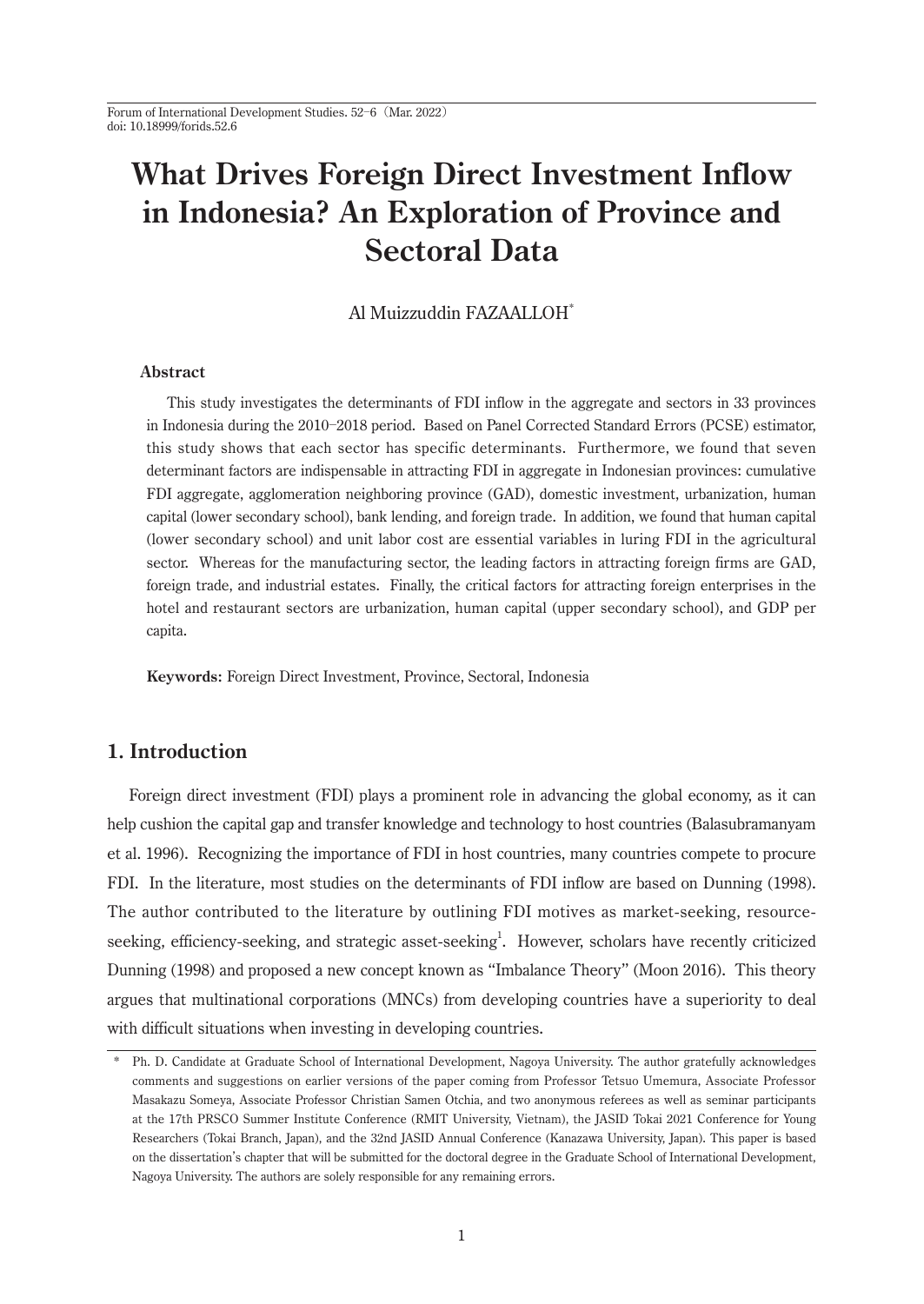While the determinants of FDI are controversial from a theoretical framework perspective, previous empirical studies have not reached a consensus to exercise the determinants of FDI at the national level. Previous research such as Kumari and Sharma (2017) and Okafor et al. (2017) found that market size is essential for attracting FDI inflows. In contrast, a study from Hintošová et al. (2018) found that market size is a less critical factor. This inconclusiveness potentially arises from the diversity of the local characteristics of regions within a country. For example, China's FDI inflows are mainly in coastal areas (Chan et al. 2014). Hence, taking into consideration the distinct regional characteristics within a country should prove more accurate in explaining the drivers of FDI inflow, compared with studies that focus solely on the national level. Furthermore, due to a lack of sectoral (or disaggregated) data, the analysis of the determinants of FDI inflow in the economic sector is still rarely studied (Kurtović et al. 2020). Thus, research on the determinants of FDI inflow at the regional and sectoral levels will significantly expand the literature on the determinants of FDI inflow.

 This paper aims to analyze what factors determine FDI inflow into Indonesia, using data at the provincial and sectoral level, in consideration of local circumstances. Four aspects differentiate this paper from previous studies. First, this study uses a novel dataset of 33 provinces in Indonesia during the 2010-2018 period. Second, this paper does not merely exploit aggregate FDI inflow data. Sectoral FDI inflow data is also explored. Employing such data has the advantage of building a more holistic view of provincial FDI determinants. In addition, exploring data at the provincial and sectoral level may lead to a specific policy for attracting FDI by Indonesian policymakers, who are anxious to promote FDI in certain provinces and economic sectors. Third, this paper builds a set of sub-national determinants of FDI that could prove superior in explaining the determinants of FDI at the provincial level, compared with the national level. In light of this, we propose a set of province-specific variables, such as agglomeration economies (cumulative FDI, agglomeration of neighboring provinces, economic density, domestic investment, and urbanization). Fourth, we use the Panel Corrected Standard Errors (PCSEs) approach to analyze the determinants of FDI inflow into Indonesia, which have particular merit in treating heteroscedasticity and autocorrelation issues in panel data.

 The following is the structure of this paper. Section 2 describes the background of FDI inflow into Indonesia. Section 3 will review the literature on the factors that influence FDI inflow. Section 4 discusses the data and econometric methods. Section 5 discusses the estimation results. Section 6 will present concluding remarks.

#### **2. Background of FDI Inflow in Indonesia**

 Figure 1 depicts the regional distribution of FDI inflow into Indonesia from 2010 to 2018. Overall, FDI inflow is distributed unevenly across provinces. The majority of FDI inflow is to Java (e.g., Jakarta and West Java). However, the expansion of FDI inflow outside of Java appears to be growing faster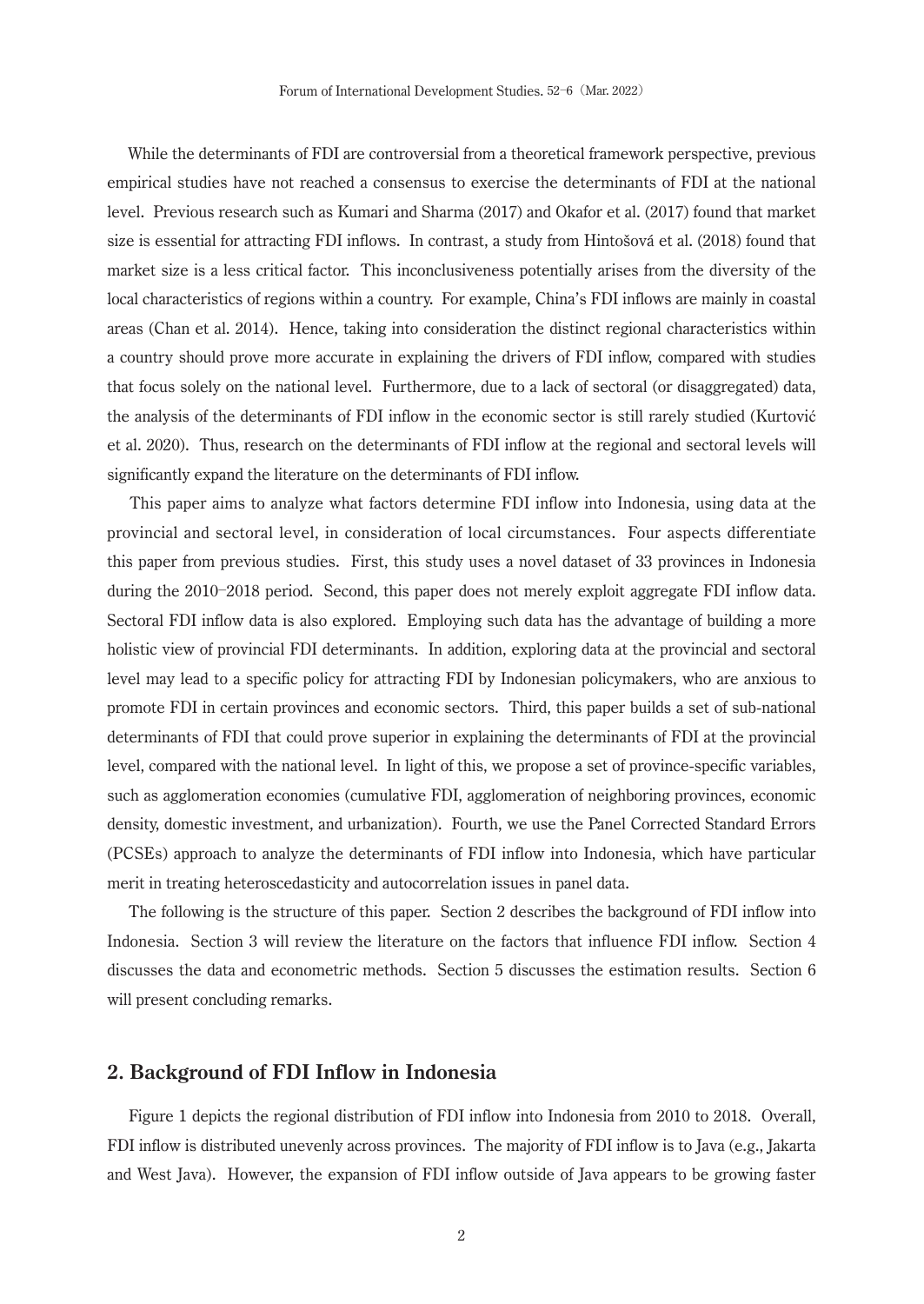$80^{\circ}$ FDI Annual Growth (%), between 2010-2018 Gorontalo South East Sulawes Central Java 60 East Nusa Tenggara West Papua  $\overline{0}$  $\mathbf{A}^{\text{Riau}}$ North Sumatera Bengkulu Bali<sup>A</sup>Papua  $20$ West Java Bangka Belitung Banten North Maluku North Kalimantan Last Java  $\triangle$ Jakarta west Sulawesi  $\triangle^V$ A  $\mathbf{0}$ 20 60  $40$ FDI Trillion Rupiah, 2018

**Figure 1 FDI Inflows by Provinces in Indonesia**

Source: Datasets of BKPM (2021), Author's Calculation.

(e.g., Gorontalo and Southeast Sulawesi). The surge of FDI inflow outside of Java appears to be due to an improvement in infrastructure quality. During president Jokowi's first administration (2014-2019), infrastructure development became a priority policy for building the national economy. Infrastructure development projects, such as airports, ports, electricity supply, and roads are seen as making a significant contribution to regions outside of Java, which have subsequently become a magnet for FDI inflow.

 From a sectoral perspective, as stated in the Strategic Plan of the Indonesian Investment Coordinating Board (BKPM) 2020-2024, the manufacturing industry and tourism sectors are strategic priority projects for FDI. Meanwhile, according to Presidential Regulation of Republic Indonesia Number 10, 2021, the agricultural sector is a priority sector for FDI concerning the investment business sector. Therefore, in this study we focus on analyzing the determinants of FDI inflow at the provincial level in the three economic sectors mentioned above.

 Furthermore, the datasets from BKPM (2021) demonstrate the amount and the share of FDI inflow in the three sectors over the 2010-2018 period. Overall, the amount of FDI inflow in the three sectors increases. The highest amount is in the manufacturing industry sector (112.6 trillion Rupiah), while the lowest amount can be seen in the hotel and restaurant sector (6.4 trillion Rupiah) over the period given on average. In addition, the manufacturing industry sector has the most significant share (42.0%) compared with the other sectors. Meanwhile, the agricultural sector (6.4%) and the hotel and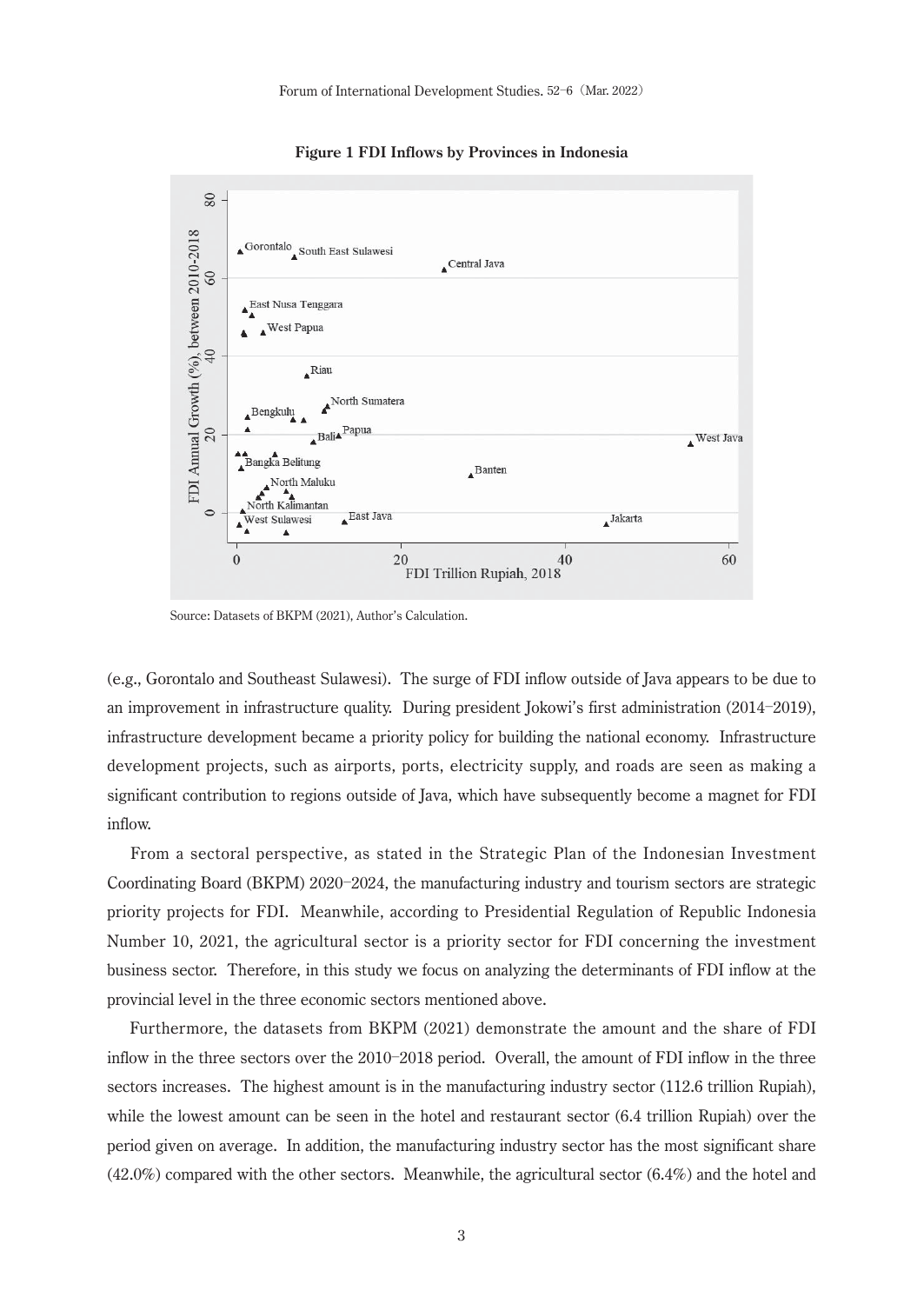restaurant sector (2.4%) followed in second and third place respectively.

 From a policy standpoint, the Asian Development Bank (ADB) (2019) reports that several policies were issued during the Jokowi administration since 2015 in order to attract FDI, including cutting overlapping regulations, lowering trade barriers, increasing business establishment facilitation, and facilitating land acquisition. However, the ADB criticized these policy reforms as being too broad, with no specific economic sectors. These critics argue that these reforms should have considered that the constraints in doing business may vary by firm and sector.

#### **3. Literature Review**

 Most empirical studies have examined FDI determinants at the national level. In contrast, using data at the sub-national level is much less common. Using data at the national level may provide policymakers with misleading information when addressing FDI issues at the sub-national level. There are at least two reasons for elaborating on this topic. First, previous papers using national-level data produced mixed results because the determinants factors used and the country case differed. For example, Shahbaz et al. (2021) discovered that education and transportation infrastructure are critical factors accelerating FDI in France. Using the case of Oman, Ibrahim et al. (2020) discovered that the quality of an institution is critical for attracting FDI, with the institution's quality proxied by property rights, corruption level, fiscal and trade freedom.

 Second, using data at the national level falls short of capturing sub-national specific characteristics such as a province's endowment factors, which could attract more foreign enterprises. When subnational specific characteristics are considered, the picture that emerges from the empirical evidence becomes clearer. For example, Wong et al. (2020) discovered that the main drivers of FDI inflow into China differ for three distinct areas (East China, West China, and Central China).

 Although the use of data at the provincial level can explain the province-specific factors for FDI, such factors have been applied using different measurements in previous studies, yielding contradictory results. For example, Hoang and Goujon (2014) used the average annual income per employee in the firm sector in each province as a proxy for labor cost and discovered a positive effect in Vietnamese provinces. Meanwhile, for the same province-level case in Vietnam, Vi Dũng et al. (2018) found a negligible impact on FDI inflows by measuring labor costs with the natural log of the monthly average compensation of firms' workers by province.

 Against this backdrop, the existing literature is still far from providing more extensive variables explaining FDI determinants at the provincial level. This study attempts to fill this gap in the literature by exploring the determinants of FDI at the provincial level in Indonesia more comprehensively, and by using a more precise measurement for each variable.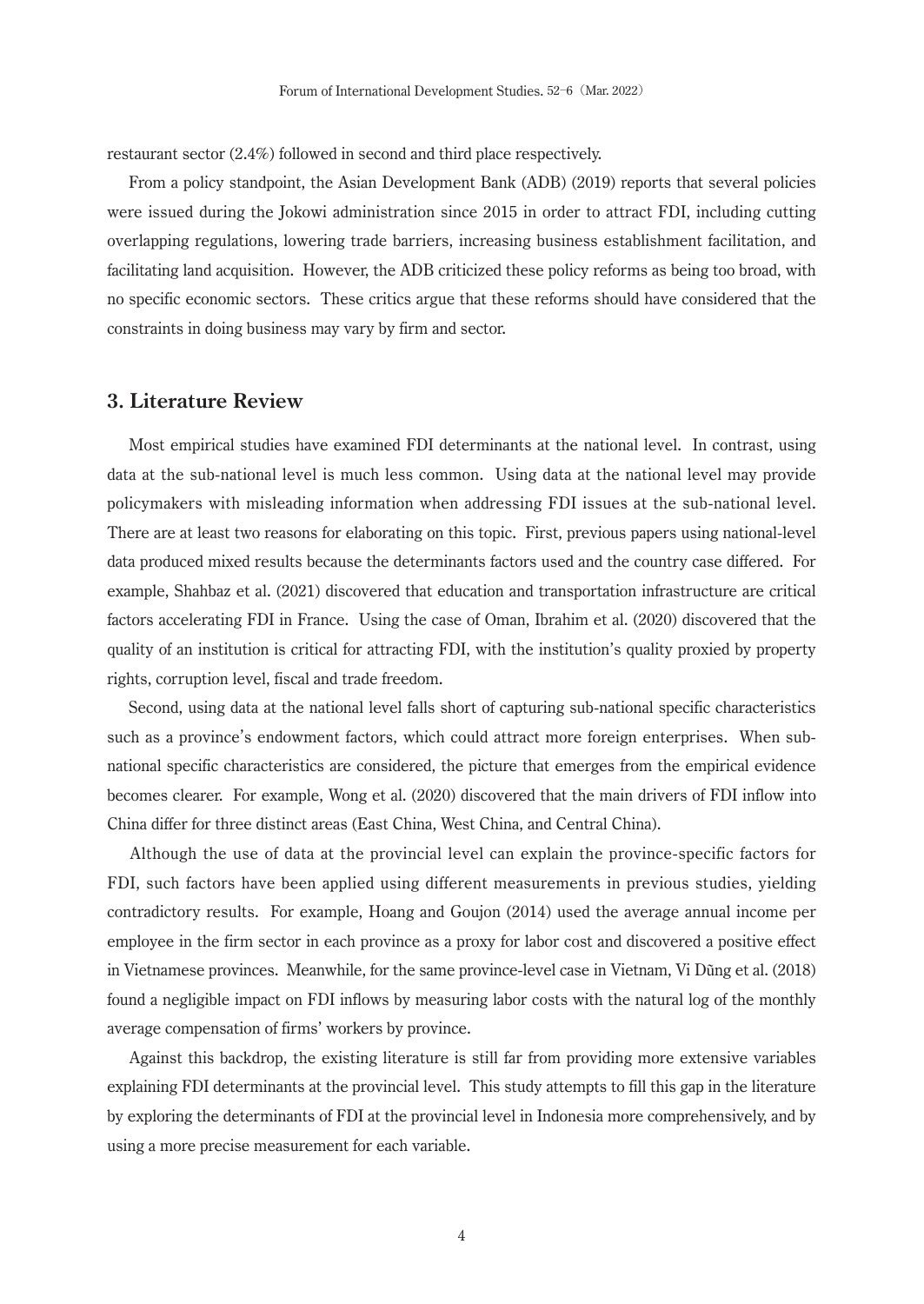#### **4. Data and Methodology**

#### **4.1 Data**

 This study explores FDI inflow determinants in 33 provinces in Indonesia using data for the 2010 Ż2018 period. Furthermore, this study aims to investigate the determinants of FDI inflow from the sectoral point of view. Three sectors are examined in this study, namely: (i) the agricultural sector (FDI AGR), (ii) the manufacturing industry sector (FDI MAN), and (iii) the hotel and restaurant sector (FDI HR). We collect datasets for FDI from the Indonesian Investment Coordinating Board (BKPM) or the Ministry of Investment. Datasets of explanatory variables are collected from BPS-Statistics Indonesia, except for the variables of the industrial estate, which are collected from the Ministry of Industry. In addition, Table 1 provides information on data definitions and summarizes the statistics of the variables. We also perform an analysis for correlation between FDI determinant variables. However, we do not present the results in this study due to space limitations. The high correlations are seen between cumulative FDI Agg and cumulative FDI MAN, cumulative FDI Agg and ln GAD GDP 33, ln real GDP per square km and ln GAD GDP 33, ln urbanization and ln GAD GDP 33, ln urbanization and ln real GDP per square km.

#### **4.2 Panel Data Analysis**

 The use of panel data estimation has received much attention from scholars in estimating the critical determinants of FDI inflow. Based on past empirical works and data availability, this study applies the panel data model in analyzing the determinant factors of FDI inflow in Indonesia.

We present the model as follows:

$$
Y_{it}^{s} = \beta_0 + \beta_1 X_{it}^{s} + Z_{it}' \beta_2 + \beta_3 V_{it-1} + e_{it}
$$
\n<sup>(1)</sup>

where  $Y_{it}^s$  is ln FDI for total, agriculture, manufacturing industry, and hotel and restaurant sectors.  $X_{it}^s$ denotes a variable measured at a sectoral level such as cumulative FDI;  $Z'_t$  is a vector of determinants such as ln GAD GDP 33, ln real GDP per square km, domestic investment, urbanization, upper secondary school, lower secondary school, labor force, bank lending, foreign trade, ln GDP per capita, real GDP growth, growth GDP per capita, ln national road, industrial estate;  $V_{it-1}$  includes lagged determinant such as unit labor cost. Furthermore, i denotes the province  $(i=1, ...N)$  and t denotes the time period  $(t=1, ...T)$ . Also, e denotes a one-way error component model for the disturbance, containing the unobservable province-specific effect and the remainder disturbance<sup>2</sup>.

 In the literature, panel data regression is potentially exposed to heteroscedasticity, autocorrelation, and cross-section dependence (Rahman et al. 2019). With those kinds of issues, Beck and Katz (1995) proposed a new estimator for panel data called Panel Corrected Standard Errors (PCSE). In this study,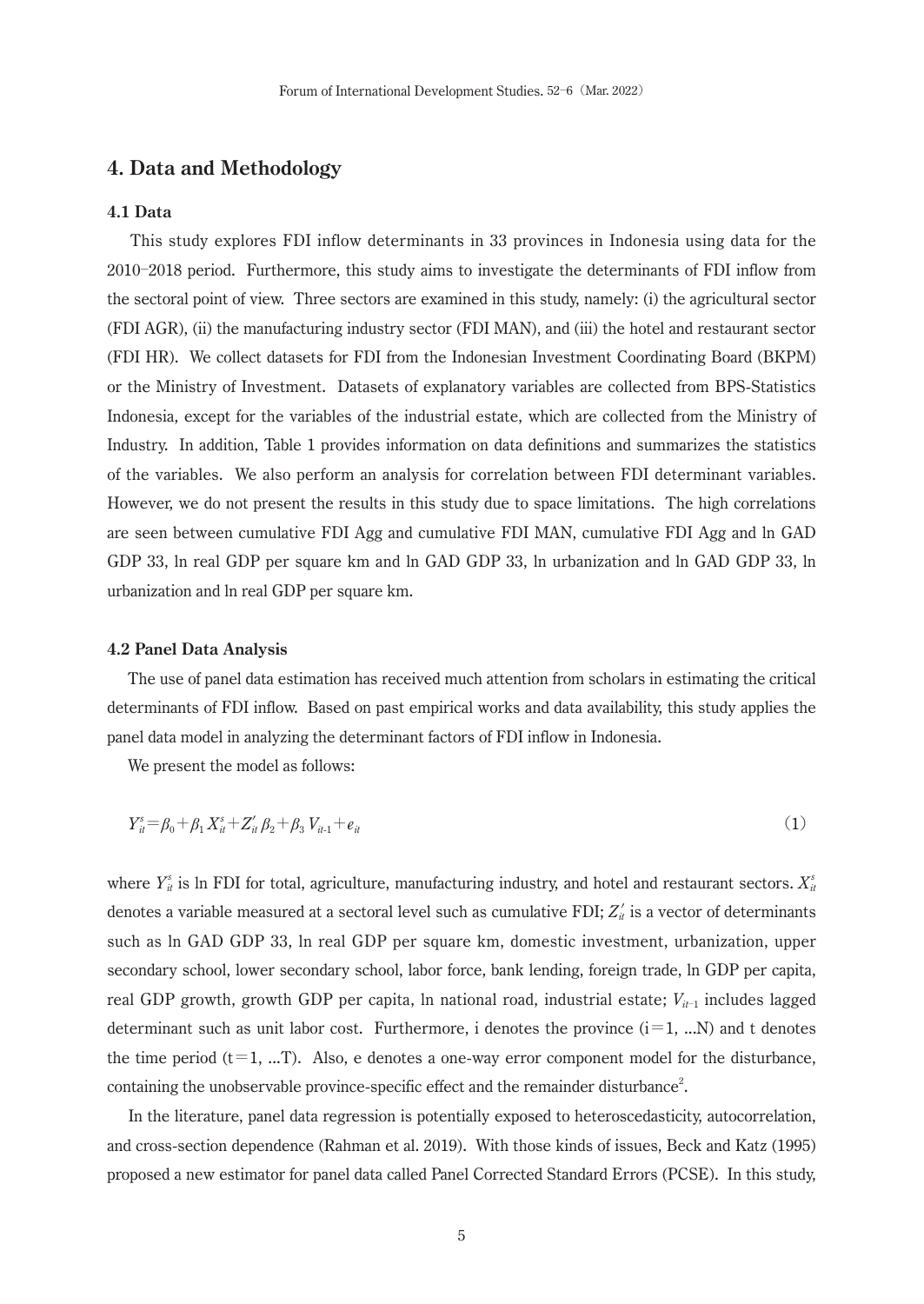Table 1 Summary Statistics of Variables **Table 1 Summary Statistics of Variables**

| Variable                                    | Definition                                                                                                                                                                                                                              | Mean            | Std. Dev.      |
|---------------------------------------------|-----------------------------------------------------------------------------------------------------------------------------------------------------------------------------------------------------------------------------------------|-----------------|----------------|
| Ln FDI Total                                | log value of realization of foreign direct investment inward in aggregate or all sectors in Rupiah<br>Natural                                                                                                                           | 28.446          | 1.878          |
| Ln FDI AGR                                  | Natural log value of realization of foreign direct investment inward in the agricultural sector in Rupiah (constant<br>(constant price 2010), the Indonesian currency<br>price 2010)                                                    | 25.161          | 2.445          |
| Ln FDI MAN                                  | Natural log value of realization of foreign direct investment inward in the manufacturing industry sector in<br>Rupiah (constant price 2010)                                                                                            | 26.706          | 2.737          |
| Ln FDI HR                                   | Natural log value of realization of foreign direct investment inward in the hotel and restaurant sector in Rupiah<br>(constant price 2010)                                                                                              | 23.649          | 2.765          |
| Ln GDP per Capita                           | Natural log value of real GDP per capita in Rupiah, constant price 2010                                                                                                                                                                 | 3.018           | 5.215          |
| Growth GDP per Capita                       | The growth rate of real GDP per capita (%), constant price 2010                                                                                                                                                                         | 2.885           | 5.872          |
| Real GDP Growth                             | The growth rate of real GDP (%), constant price 2010                                                                                                                                                                                    | 3.027           | 7.104          |
| Ln Real GDP per Square Km                   | The ratio of real GDP/province area km <sup>2</sup> (natural log value), author calculation                                                                                                                                             | 3.03            | 9.288          |
| Unit Labor Cost                             | The ratio of wage/working population)/(real GDP/working population) $(\%$ ), author calculation                                                                                                                                         | 27.876          | 1.335          |
| Upper Secondary School                      | The percentage of working population aged 15 years and over with educational attainment at upper secondary<br>school $(\%)$                                                                                                             | 9.595           | 0.747          |
| Lower Secondary School                      | The percentage of working population aged 15 years and over with educational attainment at lower secondary<br>school (%)                                                                                                                | 27.601          | 2.258          |
| Ln National Road                            | The length of national roads (km <sup>2</sup> )/province area km <sup>2</sup> , author calculation                                                                                                                                      | 8.592           | 1.842          |
| Foreign Trade                               | The ratio between trade (foreign exports plus imports) divided by real GDP $(\%)$ , author calculation                                                                                                                                  | 12.417          | 3.242          |
| Ln Urbanization                             | The ratio of urban population/province area km <sup>2</sup> (natural log value), author calculation                                                                                                                                     | 8.255           | 1.43           |
| Ln GAD GDP 33                               | Natural log value of gravity adjusted demand index in each province (the details of GAD formula are in<br>Appendix A), author calculation                                                                                               | 47.774          | 3.879          |
| Industrial Estate                           | Number of industrial estates, author compilation                                                                                                                                                                                        | 25.442          | 9.131          |
| Ln Domestic Investment                      | Natural log value of a direct domestic investment in Rupiah (constant price 2010)                                                                                                                                                       | 36,176          | 34.117         |
| Cumulative FDI Agg                          | The ratio of FDI aggregate cumulative of a province/FDI aggregate cumulative total of a province $(\%)$ , author<br>calculation                                                                                                         | 2.597           | 1.133          |
| Cumulative FDI MAN<br>Cumulative FDI AGR    | The ratio of FDI AGR cumulative of a province/FDI AGR cumulative total of a province $(\%)$ , author calculation<br>The ratio of FDI MAN cumulative of a province/FDI MAN cumulative total of a province $(\%$ ), author<br>calculation | 5.449<br>17.201 | 4.448<br>0.561 |
| Share Bank Lending/GDP<br>Cumulative FDI HR | The ratio of FDI HR cumulative of a province/FDI HR cumulative total of a province $(\%)$ , author calculation<br>The ratio of bank lending to real GDP $(\%)$ , author calculation                                                     | 3.483<br>2.401  | 6.083<br>0.691 |
| Source: Author's Calculation.               |                                                                                                                                                                                                                                         |                 |                |

Forum of International Development Studies. 52–6 (Mar. 2022)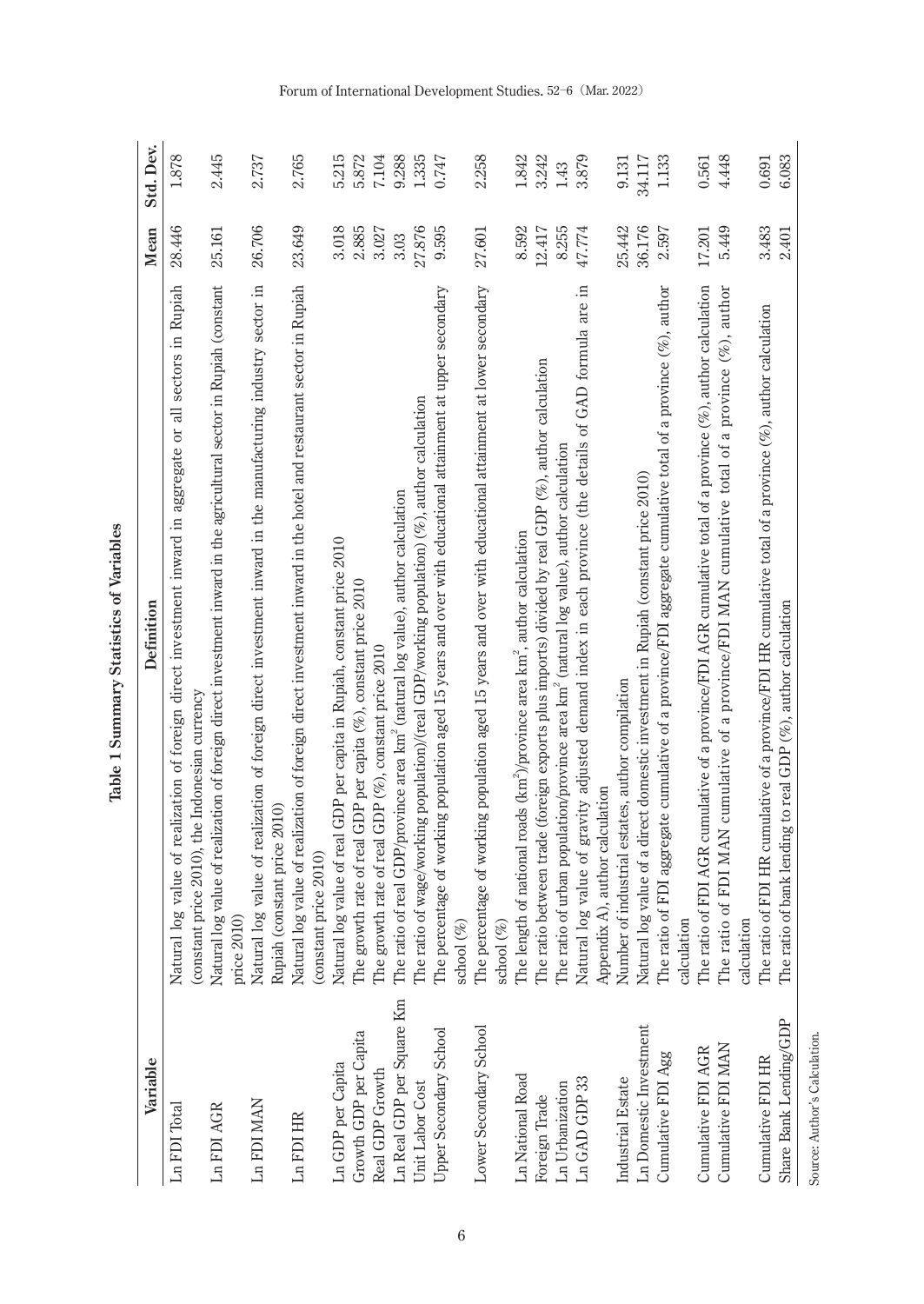we follow the suggestion of Moundigbaye et al. (2018) to apply the PCSE estimator, as this estimator is best for measuring accuracy in hypothesis testing and appropriate for our panel data set  $(T/N < 1.0)$ . In this context, we have  $T=9$  years and  $N=33$  provinces. The result of T divided by N is 0.27, which means it meets the requirements (below 1.0).

#### **5. Results and Discussions**

# **5.1 The Estimation Results of Determinant Factors of FDI Inflow by Aggregate at the Provincial Level in Indonesia**

 Before we ran data using the PCSE panel estimator, we estimated the data using a fixed-effect estimator. However, the results suffered from heteroscedasticity and autocorrelation problems. We do not show these results in order to save space, however the results are available upon request. The main results from the PCSE estimator are presented in Table 2. In this table, we present 14 specifications. Column 1 to 7 shows the baseline specifications (without interaction terms), while column 8 to 14 show our specifications with interaction terms.

 In columns 1 to 2, we find that ten variables have statistically significant effects on FDI. The coefficient of cumulative FDI aggregate is positive and statistically significant, implying that agglomeration positively affects FDI. The GAD as an indicator of agglomeration of neighboring provinces also has a positive impact, indicating that the economic characteristics of neighboring provinces also influence decisions by foreign firms to invest in certain locations. Furthermore, GAD captures the effects of economic agglomeration from neighboring provinces. This is different from urbanization which captures the effects of agglomeration from within the province itself. For example, an export-oriented foreign company in the manufacturing sector requires proximity to a port but does not need to set up a factory in a province that has a port. This company can still operate in the province closest to the province that has a port.

 Meanwhile, real GDP per square km shows a negative effect. This suggests that the excessive concentration of economic activity in a province can reduce the investment interest of foreign companies. In addition, excessive concentration can incur costs such as air pollution, traffic congestion, and refuse contamination (Henderson 2002). Domestic investment positively increases FDI, meaning that domestic investment can be a good sign for attracting foreign firms. In line with Halvorsen (2012), FDI is also positively affected by urbanization. It reveals that the benefits of urbanization, such as economies of scale, efficiency in production, and service deliveries, will eventually attract more foreign firms (Yin et al. 2014).

 Human capital effect on FDI, represented by labor with the educational attainment at upper and lower secondary school, appears to be positive and statistically significant, indicating that FDI favors investing in a province with higher-skilled labor. Surprisingly, the labor force is statistically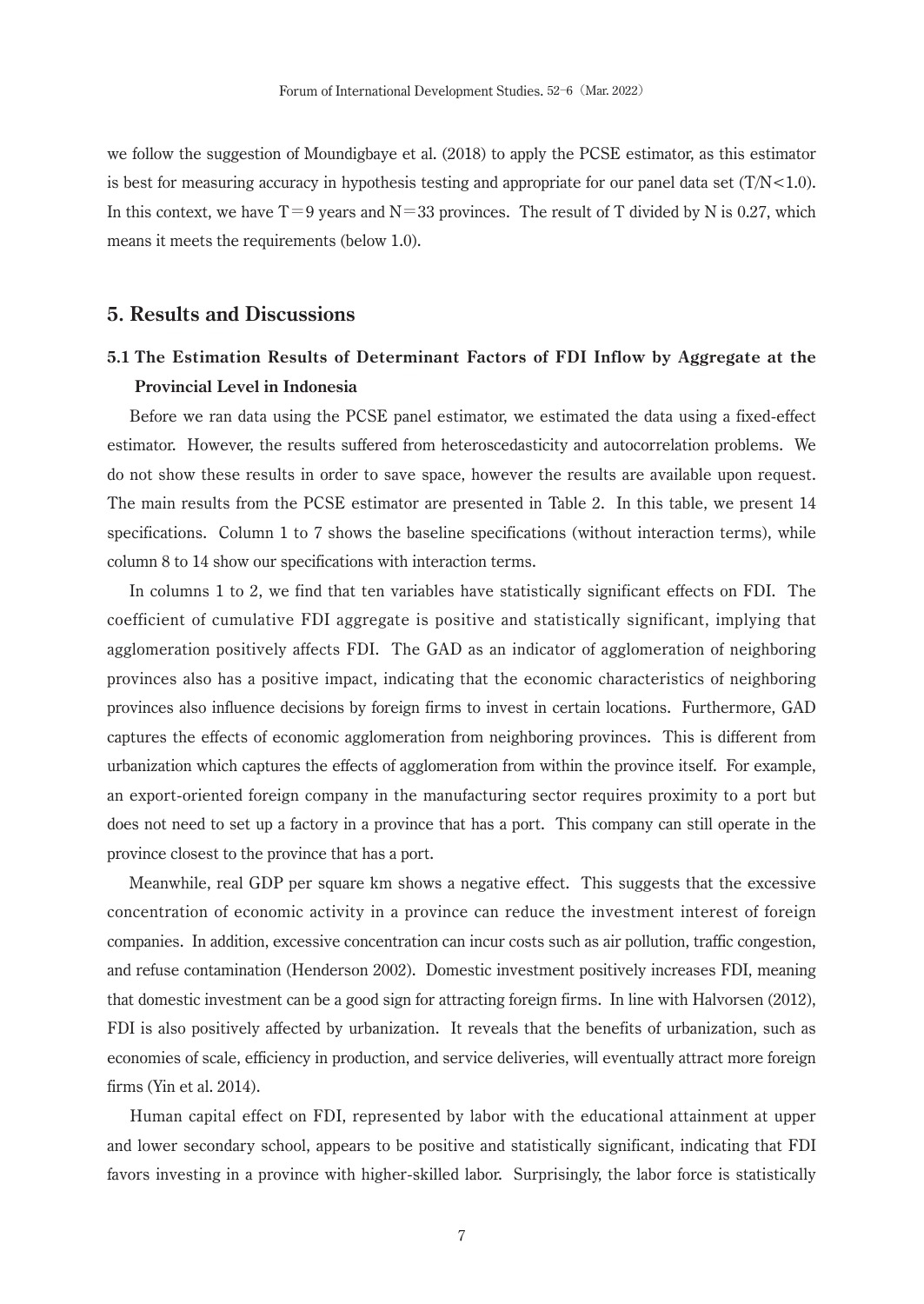Table 2 Estimation Results for Determinants FDI Inflows (Aggregate) **Table 2 Estimation Results for Determinants FDI Inflows (Aggregate)**

| VARIABLES                    | $Ln$ $FDI$<br>Total<br>$\ominus$ | <b>IGH</b><br>Total<br>$\circledcirc$<br>$\Xi$ | Ln FDI<br>Total<br>$\circledR$ | $Ln$ $FDI$<br>Total<br>$\tag{4}$ | $Ln$ $FDI$<br>Total<br>$\odot$ | $Ln$ $FDI$<br>Total<br>$\circledcirc$ | $Ln$ $FDI$<br>Total<br>$\epsilon$ | $Ln$ $FDI$<br>Total<br>$\circledast$ | $Ln$ $FDI$<br>Total<br>$\circledcirc$ | $Ln$ $FDI$<br>Total<br>$\odot$  | Ln FDI<br>Total<br>$\Xi$ | $Ln$ $FDI$<br>Total<br>$(12)$ | $Ln$ $FDI$<br>Total<br>$(13)$ | $Ln$ $FDI$<br>Total<br>(14) |
|------------------------------|----------------------------------|------------------------------------------------|--------------------------------|----------------------------------|--------------------------------|---------------------------------------|-----------------------------------|--------------------------------------|---------------------------------------|---------------------------------|--------------------------|-------------------------------|-------------------------------|-----------------------------|
|                              |                                  |                                                |                                | Without Interaction Terms        |                                |                                       |                                   |                                      |                                       |                                 | With Interaction Terms   |                               |                               |                             |
| Cumulative FDI Agg           | $0.121***$                       | $0.134***$                                     | $0.131***$                     | $0.129***$                       | $0.129***$                     | $0.130***$                            | $0.128***$                        | $2.519***$                           | $2.708***$                            | $2.704***$                      | $2.694***$               | $2.729***$                    | $2.751***$                    | $2.818***$                  |
|                              | (0.014)                          | (0.015)                                        | (0.016)                        | (0.015)                          | (0.015)                        | (0.015)                               | (0.020)                           | (0.296)                              | (0.276)                               | (0.274)                         | (0.278)                  | (0.293)                       | $(0.307)$                     | (0.312)                     |
| Ln GAD GDP 33                | $2.558***$                       | $2.418***$                                     | $2.365***$                     | $2.329***$                       | $2.336***$                     | $2.189***$                            | $2.171***$                        | $1.562***$                           | $1.641***$                            | $1.641***$                      | $1.614***$               | $1.586***$                    | $1.608***$                    | $1.553***$                  |
|                              | (0.177)                          | (0.210)                                        | (0.184)                        | (0.195)                          | (0.198)                        | (0.206)                               | (0.234)                           | (0.262)                              | (0.267)                               | (0.268)                         | (0.271)                  | (0.271)                       | (0.272)                       | (0.283)                     |
| Ln Real GDP per Square Km    | $5.353***$                       | $.858***$<br>$\frac{5}{1}$                     | $6.318***$                     | $6.243***$                       | $6.237***$                     | $5.818***$                            | 5.701***                          | $3.059***$                           | $3.311***$                            | $3.369***$                      | $3.300***$               | $3.256***$                    | $3.319***$                    | $2.938***$                  |
|                              | (0.653)                          | (0.761)                                        | (1.068)                        | (1.087)                          | (1.082)                        | (1.039)                               | (1.211)                           | (0.792)                              | (0.808)                               | (1.078)                         | (1.073)                  | (1.075)                       | (1.037)                       | (1.091)                     |
| Ln Domestic Investment       | $0.169***$                       | $0.100**$                                      | $0.106***$                     | $0.099**$                        | $0.098***$                     | $0.097***$                            | $0.100*$                          | $0.137***$                           | $0.110**$                             | $0.111**$                       | $0.105***$               | $0.108***$                    | $0.108***$                    | $0.121***$                  |
|                              | (0.045)                          | (0.047)                                        | (0.046)                        | (0.048)                          | (0.048)                        | (0.049)                               | (0.054)                           | (0.042)                              | (0.044)                               | (0.043)                         | (0.042)                  | (0.043)                       | (0.042)                       | (0.049)                     |
| Ln Urbanization              | $0.391***$                       | $0.627***$                                     | $0.827***$                     | $0.829**$                        | $0.825***$                     | $0.875**$                             | $0.842***$                        | $0.519***$                           | $0.511***$                            | $0.533*$                        | 0.526                    | 0.525                         | 0.517                         | 0.400                       |
|                              | (0.195)                          | (0.228)                                        | (0.363)                        | (0.366)                          | (0.365)                        | (0.356)                               | (0.394)                           | $(0.187)$                            | (0.212)                               | (0.324)                         | (0.320)                  | (0.322)                       | (0.327)                       | (0.338)                     |
| Upper Secondary School       | $0.075***$                       | $0.054***$                                     | 0.033                          | 0.034                            | 0.034                          | 0.046                                 | 0.045                             | $0.084***$                           | $0.103**$                             | $0.107\ensuremath{^{*}}\xspace$ | $0.106*$                 | $0.111**$                     | $0.114***$                    | $0.121**$                   |
|                              | (0.027)                          | (0.027)                                        | (0.037)                        | (0.036)                          | (0.036)                        | (0.038)                               | (0.038)                           | (0.040)                              | (0.048)                               | (0.056)                         | (0.055)                  | (0.055)                       | (0.055)                       | (0.050)                     |
| Lower Secondary School       | $0.112***$                       | $0.143***$                                     | $0.159***$                     | $0.154***$                       | $0.154***$                     | $0.170***$                            | $0.173***$                        | $0.148***$                           | $0.162***$                            | $0.163***$                      | $0.158***$               | $0.157***$                    | $0.154***$                    | $0.164***$                  |
|                              | (0.048)                          | 0.046                                          | (0.050)                        | (0.049)                          | (0.049)                        | (0.054)                               | (0.056)                           | (0.052)                              | (0.056)                               | (0.058)                         | $(0.057)$                | (0.057)                       | (0.061)                       | (0.064)                     |
| Share Labor Force/Population | 0.018                            | $0.002\,$                                      | $0.002$                        | $0.001\,$                        | 0.002                          | 0.002                                 | 0.002                             | $0.044***$                           | $0.059***$                            | $0.059***$                      | $0.059***$               | $0.064***$                    | $0.065***$                    | $0.065***$                  |
|                              | (0.016)                          | (0.016)                                        | (0.016)                        | (0.016)                          | (0.017)                        | (0.018)                               | (0.018)                           | (0.016)                              | (0.016)                               | $(0.017)$                       | $(0.017)$                | (0.018)                       | (0.018)                       | (0.018)                     |
| Share Bank Lending/GDP       | $0.037***$                       | $0.041***$                                     | $0.043***$                     | $0.040**$                        | $0.040***$                     | $0.040***$                            | $0.041***$                        | $0.034***$                           | $0.031***$                            | $0.031***$                      | $0.029***$               | $0.028***$                    | $0.028***$                    | $0.032***$                  |
|                              | $(0.007)$                        | (0.006)                                        | (0.006)                        | (0.007)                          | (0.007)                        | (0.008)                               | (0.010)                           | (0.007)                              | (0.007)                               | (0.007)                         | (0.008)                  | (0.007)                       | (0.008)                       | (0.009)                     |
| Foreign Trade                | $0.016***$                       | $0.014***$                                     | $0.013***$                     | $0.012***$                       | $0.012***$                     | $0.013***$                            | $0.012***$                        | $0.011***$                           | $0.010**$                             | $0.010**$                       | $0.009***$               | $0.009***$                    | $0.009***$                    | $0.007^{**}$                |
|                              | $\left(0.001\right)$             | $\left(0.002\right)$                           | (0.002)                        | (0.002)                          | (0.002)                        | (0.002)                               | (0.003)                           | (0.002)                              | (0.002)                               | (0.002)                         | (0.002)                  | (0.002)                       | (0.002)                       | (0.003)                     |
| Unit Labor Cost (t-1)        |                                  | $-0.373***$                                    | $0.324*$                       | $0.360***$                       | $0.358***$                     | $0.341***$                            | $0.339***$                        |                                      | $0.284***$                            | $0.280*$                        | $0.318*$                 | $0.325*$                      | $0.328*$                      | $0.325*$                    |
|                              |                                  | (0.118)                                        | (0.168)                        | (0.165)                          | (0.165)                        | (0.170)                               | $\left( 0.171\right)$             |                                      | (0.143)                               | (0.170)                         | (0.173)                  | (0.173)                       | (0.174)                       | (0.172)                     |
| Ln GDP per Capita            |                                  |                                                | 0.387                          | 0.367                            | 0.357                          | 0.214                                 | 0.213                             |                                      |                                       | 0.044                           | 0.041                    | 0.073                         | 0.097                         | $0.121$                     |
|                              |                                  |                                                | (0.560)                        | (0.556)                          | (0.554)                        | (0.538)                               | (0.535)                           |                                      |                                       | (0.522)                         | (0.516)                  | (0.523)                       | (0.501)                       | (0.489)                     |
| Real GDP Growth              |                                  |                                                |                                | 0.020                            | 0.023                          | 0.021                                 | 0.020                             |                                      |                                       |                                 | 0.018                    | 0.012                         | 0.012                         | 0.009                       |
|                              |                                  |                                                |                                | (0.016)                          | (0.015)                        | (0.015)                               | (0.016)                           |                                      |                                       |                                 | (0.012)                  | (0.013)                       | (0.013)                       | (0.014)                     |
| Growth GDP per Capita        |                                  |                                                |                                |                                  | 0.009                          | $0.010\,$                             | 0.010                             |                                      |                                       |                                 |                          | 0.025                         | 0.25                          | 0.027                       |
|                              |                                  |                                                |                                |                                  | (0.032)                        | (0.031)                               | (0.031)                           |                                      |                                       |                                 |                          | (0.021)                       | (0.021)                       | (0.022)                     |
| Ln National Road             |                                  |                                                |                                |                                  |                                | $0.364*$                              | $0.370*$                          |                                      |                                       |                                 |                          |                               | 0.064                         | 0.052                       |
|                              |                                  |                                                |                                |                                  |                                | (0.205)                               | (0.213)                           |                                      |                                       |                                 |                          |                               | (0.172)                       | (0.175)                     |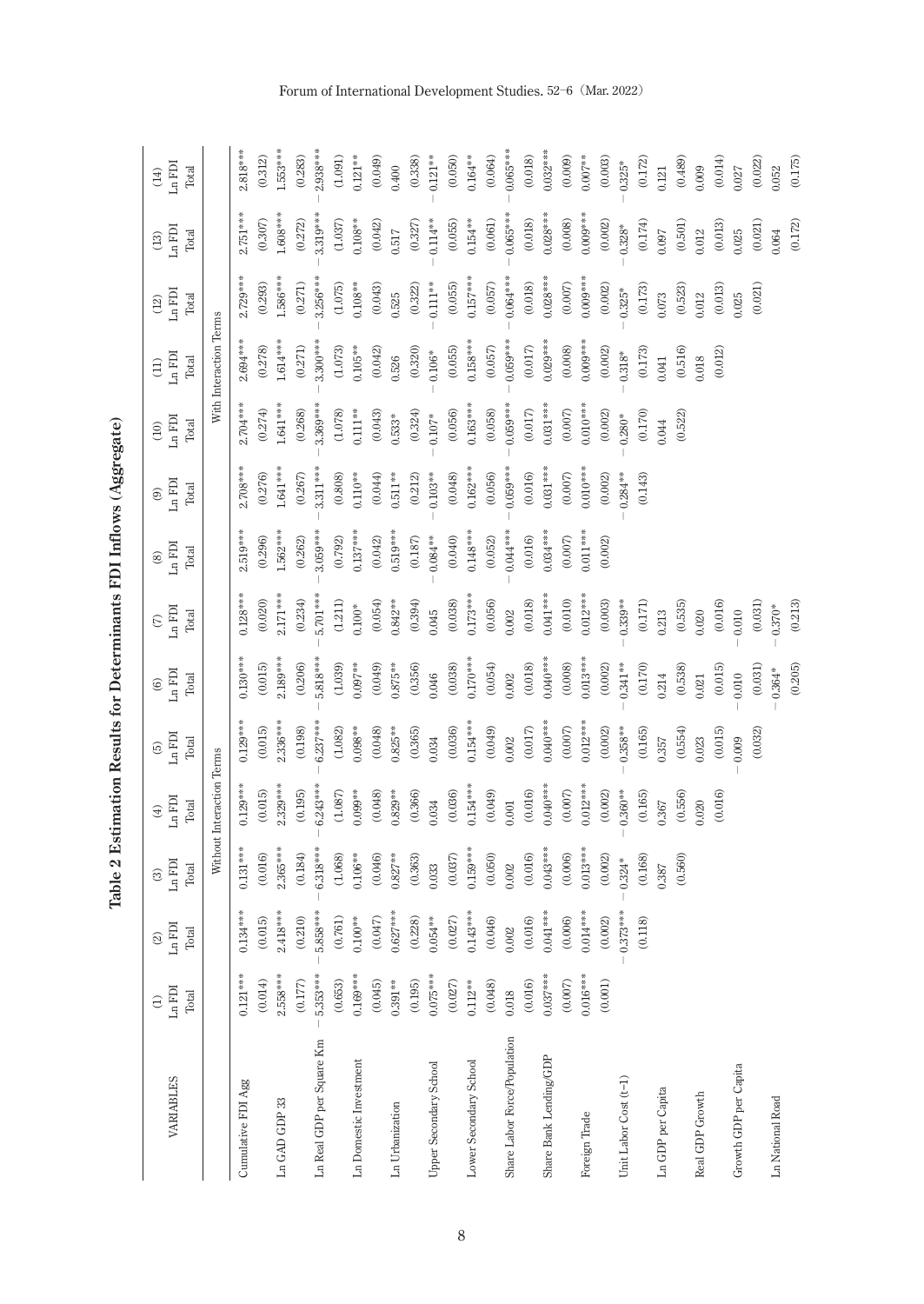| VARIABLES                                   | $Ln$ $FDI$<br>Total  | $Ln$ FDI<br>Total<br>$\widehat{\infty}$ | $\begin{array}{c} (3) \\ \textrm{Ln}\ \mathrm{FDI} \\ \textrm{Total} \end{array}$ | $\begin{array}{c} (4) \\ \textrm{Ln FDI} \\ \textrm{Total} \end{array}$ | $\frac{5}{\text{Ln FDI}}$ | $\begin{array}{c} (6) \\ \text{Ln FDI} \\ \text{Total} \end{array}$ | $\begin{array}{c} (7) \\ \text{Ln FDI} \\ \text{Total} \end{array}$ | $\begin{array}{c} (8) \\ \text{Lipp1} \end{array}$<br>Total | $\begin{array}{c} (9) \\ (11) \\ (2) \end{array}$<br>Total | $\begin{array}{c} (10) \\ \textrm{Ln FDI} \end{array}$<br>Total | $\begin{array}{c} \text{(11)} \\ \text{Ln FDI} \end{array}$<br>Total | $\frac{(12)}{Ln \text{ FDI}}$<br>Total | $\begin{array}{c} (13) \\ \text{Ln FDI} \end{array}$<br>Total | $Ln$ $FDI$<br>Total<br>$(14)$ |
|---------------------------------------------|----------------------|-----------------------------------------|-----------------------------------------------------------------------------------|-------------------------------------------------------------------------|---------------------------|---------------------------------------------------------------------|---------------------------------------------------------------------|-------------------------------------------------------------|------------------------------------------------------------|-----------------------------------------------------------------|----------------------------------------------------------------------|----------------------------------------|---------------------------------------------------------------|-------------------------------|
| Industrial Estate                           |                      |                                         |                                                                                   |                                                                         |                           |                                                                     | (0.014)<br>$0.005$                                                  |                                                             |                                                            |                                                                 |                                                                      |                                        |                                                               | $\left(0.014\right)$<br>0.020 |
| Unit Labor Cost x Upper<br>Secondary School |                      |                                         |                                                                                   |                                                                         |                           |                                                                     |                                                                     | (0.020)<br>$0.041***$                                       | $0.049***$<br>(0.023)                                      | $0.050**$<br>(0.023)                                            | (0.022)<br>$0.050**$                                                 | (0.022)<br>$0.052***$                  | (0.023)<br>$0.052***$                                         | (0.022)<br>$0.054^{***}\,$    |
| Unit Labor Cost x Ln<br>Urbanization        |                      |                                         |                                                                                   |                                                                         |                           |                                                                     |                                                                     | $0.094***$                                                  | $0.082***$                                                 | $0.082***$                                                      | $0.080**$                                                            | $0.081***$                             | $0.082***$                                                    | $0.084***$                    |
| L<br>n Domestic Investment x                |                      |                                         |                                                                                   |                                                                         |                           |                                                                     |                                                                     | $0.066***$<br>$\left( 0.031\right)$                         | $-0.076***$<br>(0.039)                                     | $0.076***$<br>(0.039)                                           | $-0.076***$<br>(0.039)                                               | $-0.077***$<br>(0.039)                 | $0.077***$<br>(0.039)                                         | $-0.080**$<br>(0.038)         |
| Cumulative FDI Agg                          |                      |                                         |                                                                                   |                                                                         |                           |                                                                     |                                                                     | (0.009)                                                     | (0.009)                                                    | (0.009)                                                         | (0.009)                                                              | $\left( 0.010\right)$                  | $\left(0.010\right)$                                          | $\left( 0.011\right)$         |
| Cumulative FDI Agg $\ge$ Ln                 |                      |                                         |                                                                                   |                                                                         |                           |                                                                     |                                                                     | $0.035***$                                                  | $-0.025***$                                                | $-0.025***$                                                     | $-0.025***$                                                          | $-0.025***$                            | $-0.025***$                                                   | $0.024***$                    |
| Urbanization                                |                      |                                         |                                                                                   |                                                                         |                           |                                                                     |                                                                     | $\left( 0.010\right)$                                       | $\left( 0.011\right)$                                      | $\left( 0.011\right)$                                           | $\left( 0.011\right)$                                                | $\left( 0.011\right)$                  | $\left( 0.011\right)$                                         | $\left( 0.011\right)$         |
| Constant                                    | $-228.810 - 307.699$ |                                         | 298.706                                                                           | $-300.560$                                                              | $-305.738$                | 365.903*                                                            | 361.990*                                                            | $-188.734$                                                  | 247.674                                                    | $-246.067$                                                      | 246.749                                                              | 230.405                                | 219.261                                                       | 199.263                       |
|                                             | (174.250)            | (197.039)                               | (205, 805)                                                                        | (202.307)                                                               | (204.626)                 | $\left( 205,178\right)$                                             | (205.251)                                                           | (177.754)                                                   | $(192.237)$                                                | (199.439)                                                       | (196.203)                                                            | (198.982)                              | (192.674)                                                     | (191.565)                     |
| Observations                                | 290                  | 259                                     | 259                                                                               | 259                                                                     | 259                       | 259                                                                 | 259                                                                 | $290\,$                                                     | 259                                                        | 259                                                             | 259                                                                  | 259                                    | 259                                                           | 259                           |
| R-squared                                   | 0.775                | 1.777                                   | 0.778                                                                             | 0.780                                                                   | 0.780                     | 0.782                                                               | 0.782                                                               | $0.826\,$                                                   | 0.826                                                      | 0.826                                                           | 0.827                                                                | 0.828                                  | 0.828                                                         | 0.829                         |
| Number of provinces                         |                      | 33                                      | $33\,$                                                                            | $\boldsymbol{\mathcal{Z}}$                                              | $33\,$                    | 33                                                                  | $33\,$                                                              | B                                                           | 33                                                         | 33                                                              | 33                                                                   | 33                                     | 33                                                            | 33                            |
| Island Region-Specific Time<br>Trend        | Yes                  | Yes                                     | Yes                                                                               | Yes                                                                     | Yes                       | Yes                                                                 | Yes                                                                 | Yes                                                         | Yes                                                        | Yes                                                             | Yes                                                                  | Yes                                    | Yes                                                           | Yes                           |
|                                             |                      |                                         |                                                                                   |                                                                         |                           |                                                                     |                                                                     |                                                             |                                                            |                                                                 |                                                                      |                                        |                                                               |                               |

Notes: Standard errors in parentheses, \*\*\* p  $<$   $0.01,$  \*\* p  $< 0.05$ , \* p  $\rm{C}$ Source: Author's Estimation.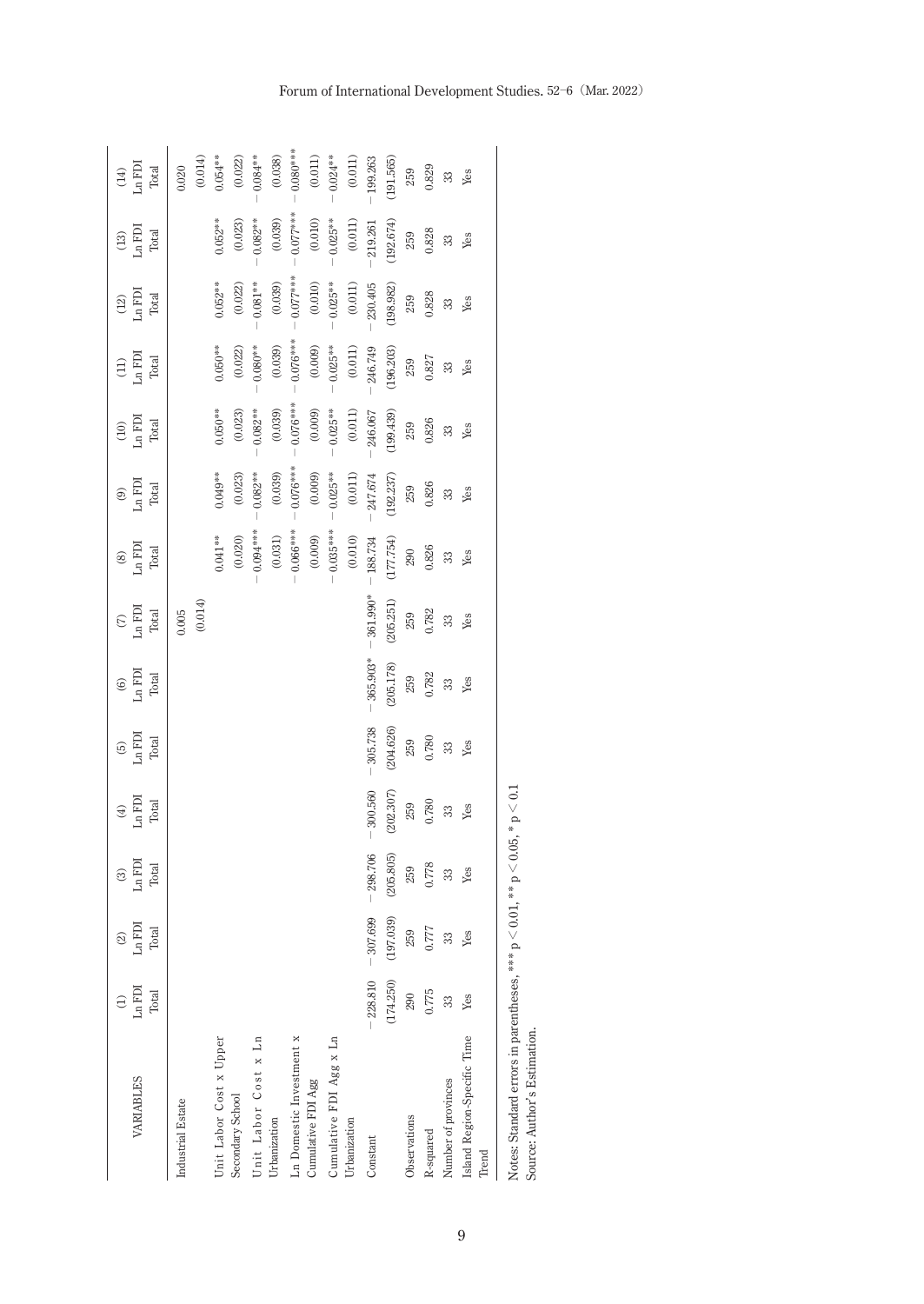insignificant, meaning that FDI is more attracted to labor quality than quantity. One possible reason is that market-seeking FDI may hire skilled labor to serve the domestic market that demands more high technology products (Vi Dũng et al. 2018).

 In columns 3 to 7, we control for GDP per capita, real GDP growth, GDP growth per capita, national road, and industrial estate. Unexpectedly, the results for additional control variables provide insignificant results, except for national roads, which is statistically significant yet negative. A possible interpretation is that foreign firms consider other factors that are more important than market size. The negative effect of national roads suggests that the inadequate availability of national roads may make foreign companies less willing to invest. Meanwhile, the insignificant effect of the industrial estate implies that the Indonesian government in designing this industrial estate policy is devoted to FDI in a particular sector such as the manufacturing industry.

 In columns 8 to 14, we assess how unit labor costs contribute to FDI inflow depending on human capital. Here we added the interaction term between unit labor cost and upper secondary school. The result of interaction is statistically significant and positive, suggesting that an increase in wages coupled with an increase in the quality of human capital will lead to an increase in FDI inflow. Furthermore, educated workers are preferred by foreign enterprises, since such workers are more likely to have higher productivity.

 We also added interaction terms between unit labor cost and urbanization in order to examine whether or not higher wages and higher urbanization can lure an inflow of FDI. The interaction result exerts a negative and statistically significant impact on FDI, indicating that higher labor costs in a province experiencing increased urbanization will lessen FDI inflow.

 In addition, we also interact domestic investment and cumulative FDI Agg, and cumulative FDI Agg and urbanization. First, the interaction between domestic investment and cumulative FDI Agg is statistically significant and negative. This finding indicates that the more concentrated domestic and foreign companies are in a province, will lead to increasingly fierce competition. Further, it can reduce foreign companies' investment interest. Second, the interaction between cumulative FDI Agg and urbanization also appears to be statistically significant and negative. This means that foreign companies are not interested in investing in a province with a higher pool of FDI and higher level of urbanization. One possible explanation for this is that FDI is likely to prefer investing in a province whose increasing urbanization does not generate negative externalities such as congestion, air pollution, or a higher cost of living, making labor wages no longer cheap.

# **5.2 The Estimation Results of Determinant Factors of FDI Inflow by Agricultural Sector at Provincial Level in Indonesia**

 Table 3 presents the estimation results for determinants of FDI inflow in the agricultural sector. What stands out in this table is the difference between the determinants of FDI in aggregate and FDI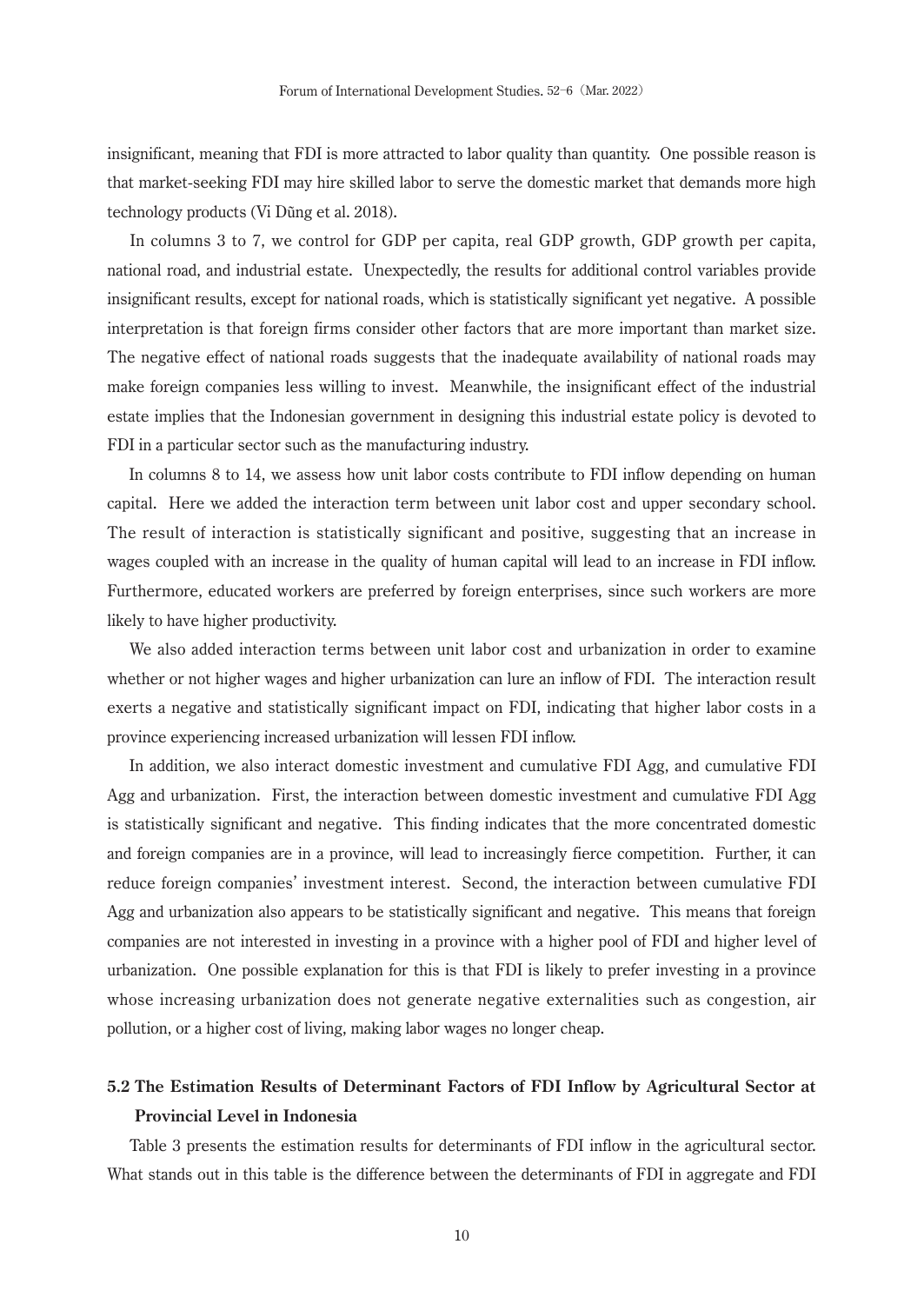|                                               | (1)         | (2)         | (3)              | (4)                 | (5)                 | (6)              | (7)              |
|-----------------------------------------------|-------------|-------------|------------------|---------------------|---------------------|------------------|------------------|
| <b>VARIABLES</b>                              | Ln FDI      | Ln FDI      | Ln FDI           | Ln FDI              | Ln FDI              | Ln FDI           | Ln FDI           |
|                                               | AGR         | AGR         | AGR              | AGR                 | AGR                 | AGR              | AGR              |
| Cumulative FDI AGR                            | $1.061*$    | 0.726       | 0.705            | 0.741               | 0.732               | 0.806            | 0.867            |
|                                               | (0.596)     | (0.634)     | (0.640)          | (0.654)             | (0.652)             | (0.704)          | (0.661)          |
| Ln GAD GDP 33                                 | $0.966***$  | $1.471***$  | $1.284***$       | $1.428***$          | $1.454***$          | 1.919***         | 2.112***         |
|                                               | (0.240)     | (0.295)     | (0.264)          | (0.303)             | (0.342)             | (0.412)          | (0.415)          |
| Ln Real GDP per Square Km                     | $-1.450*$   | $-2.796***$ | 4.098***         | 4.380***            | 4.442***            | 5.847***         | 6.612***         |
|                                               | (0.742)     | (0.732)     | (0.960)          | (0.990)             | (1.083)             | (1.525)          | (1.494)          |
| Ln Domestic Investment                        | 0.064       | $-0.005$    | 0.011            | 0.012               | 0.010               | 0.011            | 0.000            |
|                                               | (0.102)     | (0.122)     | (0.123)          | (0.121)             | (0.121)             | (0.113)          | (0.122)          |
| Ln Urbanization                               | $-0.460***$ | $-0.374$    | 0.234            | 0.264               | 0.272               | 0.192            | 0.397            |
|                                               | (0.156)     | (0.257)     | (0.387)          | (0.364)             | (0.359)             | (0.488)          | (0.588)          |
| <b>Upper Secondary School</b>                 | $0.205**$   | 0.155       | 0.042            | 0.055               | 0.070               | 0.012            | 0.021            |
|                                               | (0.097)     | (0.122)     | (0.139)          | (0.145)             | (0.167)             | (0.165)          | (0.163)          |
| Lower Secondary School                        | $0.194*$    | 0.090       | 0.136            | 0.133               | 0.139               | 0.090            | 0.069            |
|                                               | (0.115)     | (0.113)     | (0.123)          | (0.120)             | (0.119)             | (0.133)          | (0.127)          |
| Share Labor Force/Population                  | 0.036       | $0.052**$   | $0.050*$         | $0.053*$            | 0.066               | 0.072            | 0.071            |
|                                               | (0.025)     | (0.026)     | (0.026)          | (0.028)             | (0.044)             | (0.048)          | (0.049)          |
| Share Bank Lending/GDP                        | 0.031       | $0.054**$   | $0.059**$        | $0.064**$           | $0.065**$           | $0.065**$        | $0.060*$         |
|                                               | (0.030)     | (0.026)     | (0.027)          | (0.028)             | (0.029)             | (0.029)          | (0.032)          |
| Foreign Trade                                 | $-0.001$    | $-0.004$    | $-0.007**$       | $-0.006*$           | $-0.006$            | $-0.006*$        | $-0.002$         |
|                                               | (0.003)     | (0.004)     | (0.003)          | (0.003)             | (0.004)             | (0.003)          | (0.003)          |
| Unit Labor Cost $(t-1)$                       |             | $-0.562**$  | $-0.430$         | $\sim 0.355$        | $-0.337$            | $\!0.363$        | $-0.353$         |
|                                               |             | (0.265)     | (0.293)          | (0.299)             | (0.308)             | (0.295)          | (0.298)          |
| Ln GDP per Capita                             |             |             | 1.389**          | 1.346**             | $1.273*$            | 1.728**          | $1.752**$        |
|                                               |             |             | (0.586)          | (0.592)             | (0.695)             | (0.799)          | (0.814)          |
| Real GDP Growth                               |             |             |                  | $-0.043$            | $0.027***$          | $0.019**$        | $-0.014$         |
|                                               |             |             |                  | (0.035)             | (0.010)             | (0.008)          | (0.013)          |
| Growth GDP per Capita                         |             |             |                  |                     | $-0.060$            | $-0.066$         | $-0.071$         |
|                                               |             |             |                  |                     | (0.108)             | (0.108)          | (0.107)          |
| Ln National Road                              |             |             |                  |                     |                     | $1.037*$         | 1.096*           |
|                                               |             |             |                  |                     |                     | (0.564)          | (0.559)          |
| <b>Industrial Estate</b>                      |             |             |                  |                     |                     |                  | $-0.027$         |
|                                               |             |             |                  |                     |                     |                  | (0.022)          |
| Unit Labor Cost x Upper $-0.139*** -0.124***$ |             |             | $-0.108***$      | $-$ 0.110***        | $-0.117**$          | $-0.109**$       | $-0.114**$       |
| Secondary School                              | (0.032)     | (0.041)     | (0.041)          | (0.042)             | (0.051)             | (0.052)          | (0.052)          |
| Unit Labor Cost x Ln                          | $0.192***$  | $0.210***$  | $0.198***$       | $0.198***$          | $0.205***$          | $0.194***$       | $0.202***$       |
| Urbanization                                  | (0.044)     | (0.054)     | (0.055)          | (0.054)             | (0.060)             | (0.062)          | (0.062)          |
| Ln Domestic Investment $x - 0.068***$         |             | $0.054**$   | $0.054**$        | $-0.053**$          | $0.053**$           | $0.056**$        | $0.055**$        |
| Cumulative FDI AGR                            | (0.022)     | (0.025)     | (0.024)          | (0.024)             | (0.023)             | (0.024)          | (0.024)          |
| Cumulative FDI AGR x Ln                       | $0.169***$  | $0.152***$  | $0.153***$       | $0.144***$          | $0.144***$          | $0.148***$       | $0.137***$       |
| Urbanization                                  | (0.026)     | (0.026)     | (0.027)          | (0.028)             | (0.030)             | (0.028)          | (0.029)          |
| Constant                                      | $-194.880$  | 60.478      |                  |                     |                     | 187.128          |                  |
|                                               | (137.858)   | (135.517)   | 91.725           | 85.437<br>(165.141) | 33.090<br>(194.370) |                  | 182.154          |
| Observations                                  | 257         | 233         | (164.455)<br>233 | 233                 | 233                 | (181.075)<br>233 | (179.142)<br>233 |
| R-squared                                     | 0.636       |             |                  |                     |                     |                  |                  |
| Number of provinces                           | 33          | 0.664<br>33 | 0.667<br>33      | 0.671<br>33         | 0.672<br>33         | 0.679<br>33      | 0.680<br>33      |
|                                               | Yes         | Yes         | Yes              | Yes                 | Yes                 | Yes              |                  |
| Island Region-Specific Time                   |             |             |                  |                     |                     |                  | Yes              |
| Trend                                         |             |             |                  |                     |                     |                  |                  |

**Table 3 Estimation Results for Determinants FDI Inflows (Agricultural Sector)**

Notes: Standard errors in parentheses, \*\*\* p  $< 0.01$ , \*\* p  $< 0.05$ , \* p  $< 0.1$ 

Source: Author's Estimation.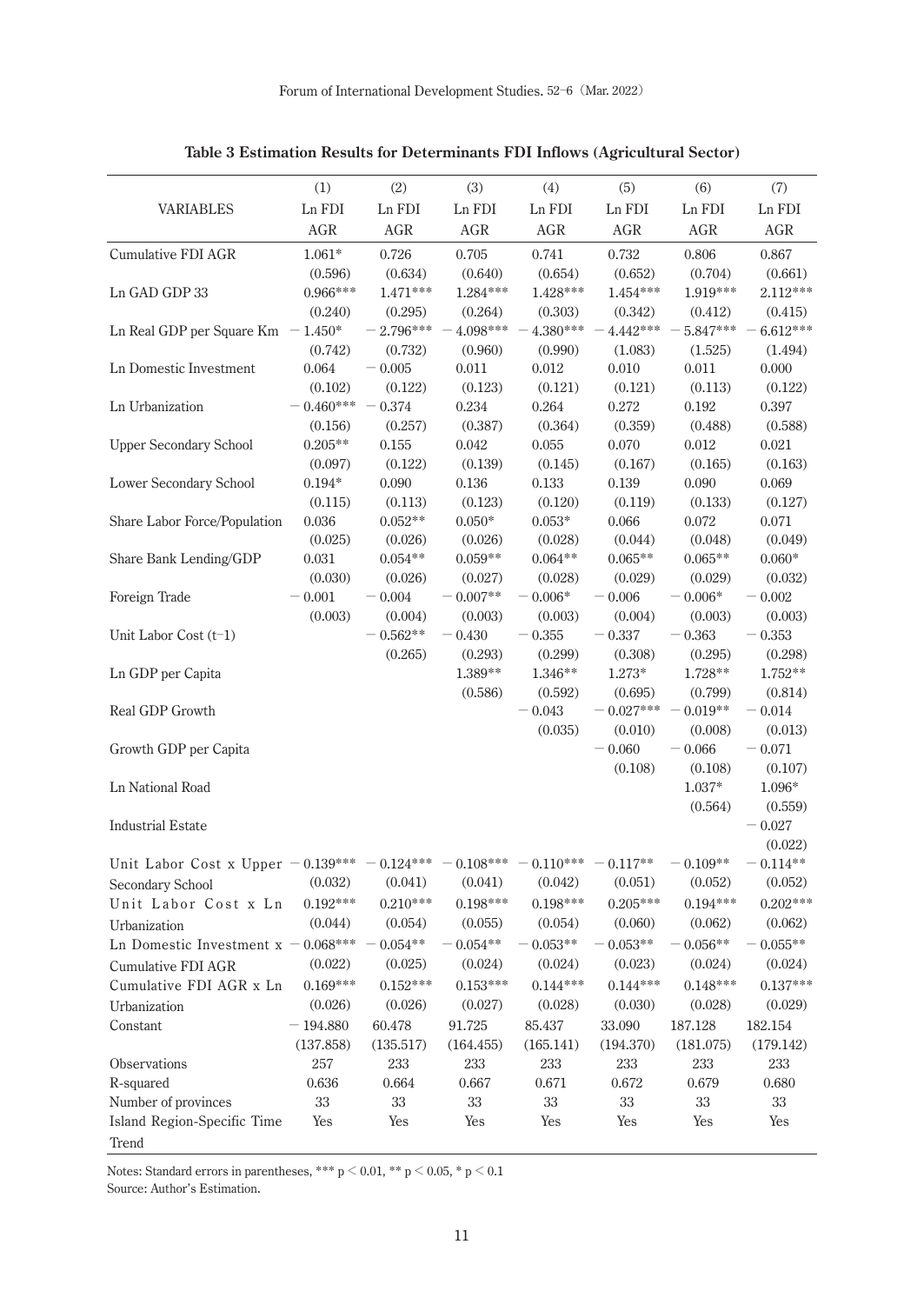in the agricultural sector. In column 1, cumulative FDI in the agricultural sector (AGR), GAD, human capital (both measured by upper and lower secondary schools) is positive, statistically significant and influences FDI in the agricultural sector. Meanwhile, the significant effect and negative are real GDP per square km and urbanization. The remaining variables such as domestic investment, labor force, bank lending, and foreign trade are statistically insignificant.

 An interesting fact to be emphasized by this finding is that urbanization affects negatively, where this effect is different from the effect on FDI in aggregate. These results indicate that an increase in urbanization in a province will reduce FDI in the agricultural sector. This result is plausible because FDI in that sector is usually located in rural areas or remote areas. Furthermore, urbanization can positively make an impact when it has interacted with unit labor cost and cumulative FDI in the agricultural sector. The explanation may be that FDI in agriculture may be attracted by urbanization as long as urbanization generates positive externalities such as higher demand for consuming agricultural products in urban areas.

 Another interesting finding is that the effect of upper secondary school is positive, and its coefficient is higher than that of lower secondary school. However, the interaction between unit labor cost and upper secondary school shows a negative result. The explanation for this result is that FDI in agriculture is likely to place its investment under the following two conditions: first, when low-skilled labor is abundant; second, when labor is highly skilled but low-paid.

 In column 2, the labor force effect becomes statistically significant and positive. This finding indicates that labor availability is the main attraction for FDI in the agricultural sector, considering that the abundance of labor can indicate the opportunity to recruit cheap labor. Furthermore, this is also reinforced by the negative effect of unit labor costs. Bank lending is statistically significant and positive, meaning that FDI in agriculture is attracted by higher financial development since foreign firms can harness bank lending to expand their business and fill the liquidity need in the short term.

 In column 3, the impact of GDP per capita is statistically significant and positive. This finding suggests that FDI in the agricultural sector has a market-seeking motive, where domestic market access becomes very important for this type of FDI because the domestic market will be the primary purpose for marketing agricultural products. Furthermore, the market size represented by real GDP growth is not significant. However, this variable is statistically significant and negative in the results of columns 5 and 6. This means that the size of domestic consumers is less attractive in luring FDI in this sector than the quality of domestic consumers. On the other hand, the impact of growth GDP per capita is statistically insignificant.

 In column 6, national roads statistically significantly affect FDI in the agricultural sector. This finding reveals that road infrastructure is essential in attracting FDI in this sector as roads can facilitate the delivery of agricultural products. In column 7, industrial estate is statistically insignificant. This indicates that FDI in the agricultural sector is not related to industrial estates, as this location-based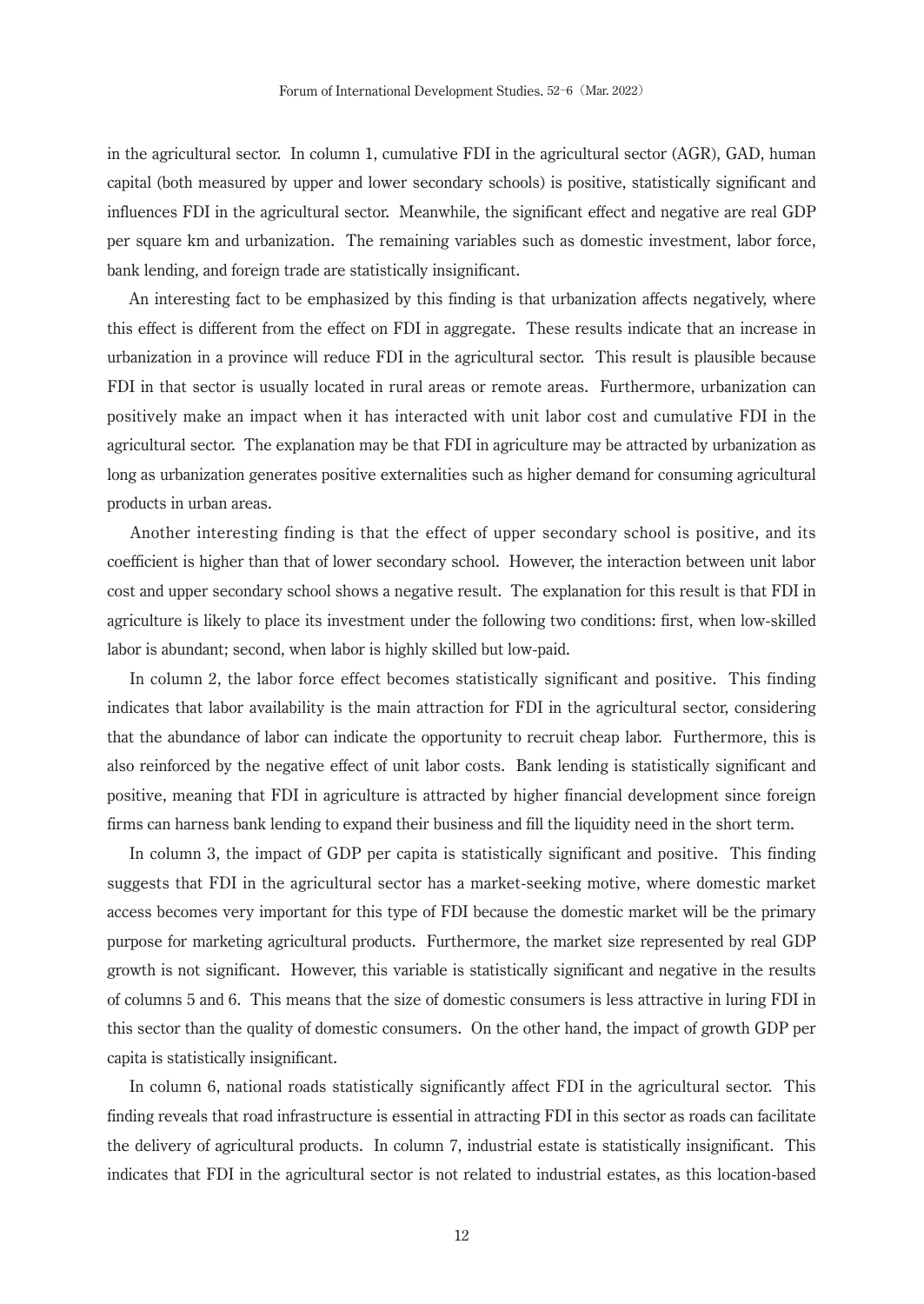investment policy is designed for the industrial manufacturing sector.

# **5.3 The Estimation Results of Determinant Factors of FDI Inflow in the Manufacturing Industry Sector at the Provincial Level in Indonesia**

 Table 4 displays the estimation results for determinants of FDI inflows in the manufacturing industry sector. In column 1, this study finds that cumulative FDI in the manufacturing industry sector (MAN), GAD, bank lending, and foreign trade is statistically significant and positive. Real GDP per square km is the only variable that is statistically significant and has a negative impact. Interestingly, the coefficient of GAD is higher than the estimate for aggregate nor agriculture, and hotel and restaurant sectors. This shows that FDI in the manufacturing industry sector mainly takes advantage of economic agglomeration in the concern of supporting its business activities. In addition, foreign companies can benefit from the surrounding support industries, such as supplying bolts and nuts.

 Another interesting finding from this investigation is that foreign trade has a positive impact, and when compared, the coefficient is higher than the estimate for aggregate FDI. This fact in particular explains that FDI in the manufacturing sector is attracted by higher openness to trade. The argument in support of this result is that Indonesia has participated in global supply chains, and the manufacturing sector is indeed the most significant contributor to non-oil and gas exports abroad<sup>3</sup>.

 In column 2, we also find that unit labor cost affects are statistically significant and negative, suggesting that cheap labor is preferable for foreign enterprises in the manufacturing sector. This result can also be attributed to the Indonesian government policy that mainly attracts FDI in the

|                                               | (1)        | (2)         | (3)         | (4)         | (5)         | (6)         | (7)         |
|-----------------------------------------------|------------|-------------|-------------|-------------|-------------|-------------|-------------|
| <b>VARIABLES</b>                              | Ln FDI     | Ln FDI      | Ln FDI      | Ln FDI      | Ln FDI      | Ln FDI      | Ln FDI      |
|                                               | <b>MAN</b> | <b>MAN</b>  | <b>MAN</b>  | <b>MAN</b>  | <b>MAN</b>  | <b>MAN</b>  | <b>MAN</b>  |
| Cumulative FDI MAN                            | $2.746***$ | $2.524***$  | $2.530***$  | $2.577***$  | $2.572***$  | 2.946***    | 3.187***    |
|                                               | (0.588)    | (0.633)     | (0.624)     | (0.632)     | (0.630)     | (0.618)     | (0.547)     |
| Ln GAD GDP 33                                 | 2.938***   | $3.056***$  | $2.936***$  | $2.951***$  | $2.962***$  | $3.404***$  | 3.148***    |
|                                               | (0.347)    | (0.338)     | (0.431)     | (0.442)     | (0.450)     | (0.410)     | (0.434)     |
| Ln Real GDP per Square $\text{Km}$ - 5.798*** |            | $-6.159***$ | $-7.124***$ | $-7.135***$ | $-7.155***$ | $-8.545***$ | $-7.460***$ |
|                                               | (1.342)    | (1.286)     | (2.200)     | (2.204)     | (2.205)     | (2.316)     | (2.633)     |
| Ln Domestic Investment                        | $-0.037$   | $-0.023$    | $-0.013$    | $-0.008$    | $-0.010$    | $-0.014$    | 0.033       |
|                                               | (0.090)    | (0.098)     | (0.095)     | (0.095)     | (0.095)     | (0.093)     | (0.108)     |
| Ln Urbanization                               | 0.827      | 0.711       | 1.154       | 1.155       | 1.158       | 1.113       | 0.828       |
|                                               | (0.572)    | (0.632)     | (1.072)     | (1.078)     | (1.084)     | (1.086)     | (1.165)     |
| <b>Upper Secondary School</b>                 | $-0.001$   | 0.049       | $-0.022$    | $-0.023$    | $-0.019$    | $-0.081$    | $-0.107$    |
|                                               | (0.093)    | (0.117)     | (0.115)     | (0.116)     | (0.119)     | (0.116)     | (0.105)     |
| Lower Secondary School                        | 0.046      | 0.056       | 0.087       | 0.090       | 0.090       | 0.035       | 0.080       |
|                                               | (0.102)    | (0.117)     | (0.140)     | (0.142)     | (0.142)     | (0.142)     | (0.148)     |
| Share Labor Force/Population                  | 0.029      | 0.010       | 0.008       | 0.010       | 0.014       | 0.020       | 0.013       |
|                                               | (0.030)    | (0.027)     | (0.027)     | (0.027)     | (0.031)     | (0.028)     | (0.026)     |

**Table 4 Estimation Results for Determinants FDI Inflow (Manufacturing Sector)**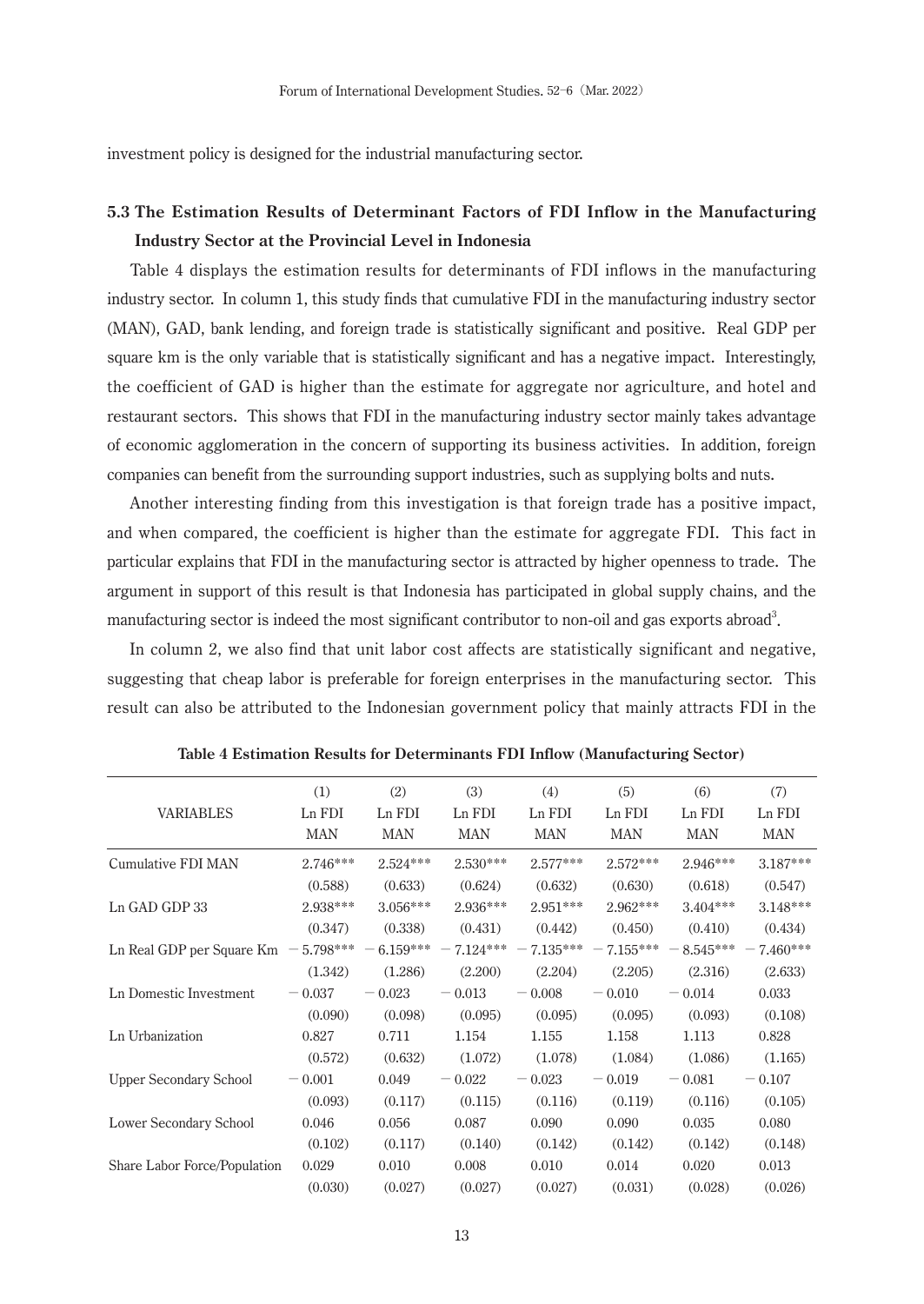|                                                   | (1)        | (2)                                                                              | (3)        | (4)                   | (5)                   | (6)         | (7)                                    |
|---------------------------------------------------|------------|----------------------------------------------------------------------------------|------------|-----------------------|-----------------------|-------------|----------------------------------------|
| <b>VARIABLES</b>                                  | Ln FDI     | Ln FDI                                                                           | Ln FDI     | Ln FDI                | Ln FDI                | Ln FDI      | Ln FDI                                 |
|                                                   | <b>MAN</b> | <b>MAN</b>                                                                       | <b>MAN</b> | <b>MAN</b>            | <b>MAN</b>            | <b>MAN</b>  | <b>MAN</b>                             |
| Share Bank Lending/GDP                            | $0.069***$ | $0.082***$                                                                       | $0.085***$ | $0.087***$            | $0.087***$            | $0.084***$  | $0.097***$                             |
|                                                   | (0.017)    | (0.019)                                                                          | (0.020)    | (0.021)               | (0.021)               | (0.021)     | (0.020)                                |
| Foreign Trade                                     | $0.017***$ | $0.016***$                                                                       | $0.015***$ | $0.015***$            | $0.015***$            | $0.013***$  | 0.005                                  |
|                                                   | (0.004)    | (0.004)                                                                          | (0.005)    | (0.005)               | (0.005)               | (0.005)     | (0.005)                                |
| Unit Labor Cost $(t-1)$                           |            | $-0.554*$                                                                        | $-0.470*$  | $-0.431*$             | $-0.425*$             | $-0.456*$   | $-0.485**$                             |
|                                                   |            | (0.286)                                                                          | (0.272)    | (0.256)               | (0.254)               | (0.257)     | (0.241)                                |
| Ln GDP per Capita                                 |            |                                                                                  | 0.927      | 0.928                 | 0.908                 | 1.422       | 1.515                                  |
|                                                   |            |                                                                                  | (1.320)    | (1.330)               | (1.362)               | (1.313)     | (1.298)                                |
| Real GDP Growth                                   |            |                                                                                  |            | $-0.017$              | $-0.013$              | $-0.011$    | $-0.019$                               |
|                                                   |            |                                                                                  |            | (0.028)               | (0.021)               | (0.022)     | (0.026)                                |
| Growth GDP per Capita                             |            |                                                                                  |            |                       | $-0.018$              | $-0.017$    | $-0.016$                               |
|                                                   |            |                                                                                  |            |                       | (0.088)               | (0.085)     | (0.089)                                |
| Ln National Road                                  |            |                                                                                  |            |                       |                       | $1.100***$  | $1.046***$                             |
|                                                   |            |                                                                                  |            |                       |                       | (0.343)     | (0.331)                                |
| <b>Industrial Estate</b>                          |            |                                                                                  |            |                       |                       |             | $0.074***$                             |
|                                                   |            |                                                                                  |            |                       |                       |             | (0.028)                                |
| Unit Labor Cost x Upper $-0.011$                  |            | $-0.029$                                                                         | $-0.021$   | $-0.021$              | $-0.023$              | $-0.014$    | $-0.010$                               |
| SecondarySchool                                   | (0.045)    | (0.057)                                                                          | (0.048)    | (0.048)               | (0.049)               | (0.049)     | (0.047)                                |
| Unit Labor Cost x Ln                              | 0.003      | 0.089                                                                            | 0.085      | 0.083                 | 0.085                 | 0.071       | 0.075                                  |
| Urbanization                                      | (0.058)    | (0.081)                                                                          | (0.077)    | (0.078)               | (0.078)               | (0.078)     | (0.075)                                |
| Ln Domestic Investment $x - 0.040*** - 0.029*$    |            |                                                                                  | $-0.028*$  | $-0.030**$            | $-0.030**$            | $-0.043***$ | $0.048***$<br>$\overline{\phantom{m}}$ |
| Cumulative FDI MAN                                | (0.015)    | (0.015)                                                                          | (0.014)    | (0.015)               | (0.014)               | (0.015)     | (0.014)                                |
| Cumulative FDI MAN x Ln $-$ 0.129*** $-$ 0.138*** |            |                                                                                  |            | $-0.142*** -0.141***$ | $-0.142*** -0.139***$ |             | $-0.150***$                            |
| Urbanization                                      | (0.028)    | (0.032)                                                                          | (0.034)    | (0.034)               | (0.035)               | (0.033)     | (0.030)                                |
| Constant                                          |            | $-1,035.821***-1,179.477***-1,159.459***-1,158.712***-1,173.661***-1,004.126***$ |            |                       |                       |             | $-947.284***$                          |
|                                                   | (330.525)  | (386.483)                                                                        | (373.748)  | (374.610)             | (371.261)             | (367.295)   | (345.650)                              |
| Observations                                      | 279        | 253                                                                              | 253        | 253                   | 253                   | $253\,$     | 253                                    |
| R-squared                                         | 0.705      | 0.710                                                                            | 0.712      | 0.712                 | 0.712                 | 0.719       | 0.725                                  |
| Number of provinces                               | 33         | 33                                                                               | 33         | 33                    | 33                    | 33          | 33                                     |
| Island Region-Specific Time                       | Yes        | Yes                                                                              | Yes        | Yes                   | Yes                   | Yes         | Yes                                    |
| Trend                                             |            |                                                                                  |            |                       |                       |             |                                        |

Notes: Standard errors in parentheses, \*\*\*  $p < 0.01$ , \*\*  $p < 0.05$ , \*  $p < 0.1$ 

Source: Author's Estimation.

manufacturing sector in order to provide employment. Foreign firms that are typically labor-intensive are attracted.

 Our analysis in columns 6 and 7 shows that national roads and industrial estates are statistically significant and positive. These results indicate that infrastructure roads are attractive for FDI in this sector. Industrial estates effectively attract FDI in the manufacturing sector, since this place-based location policy aims to draw foreign firms to the manufacturing sector.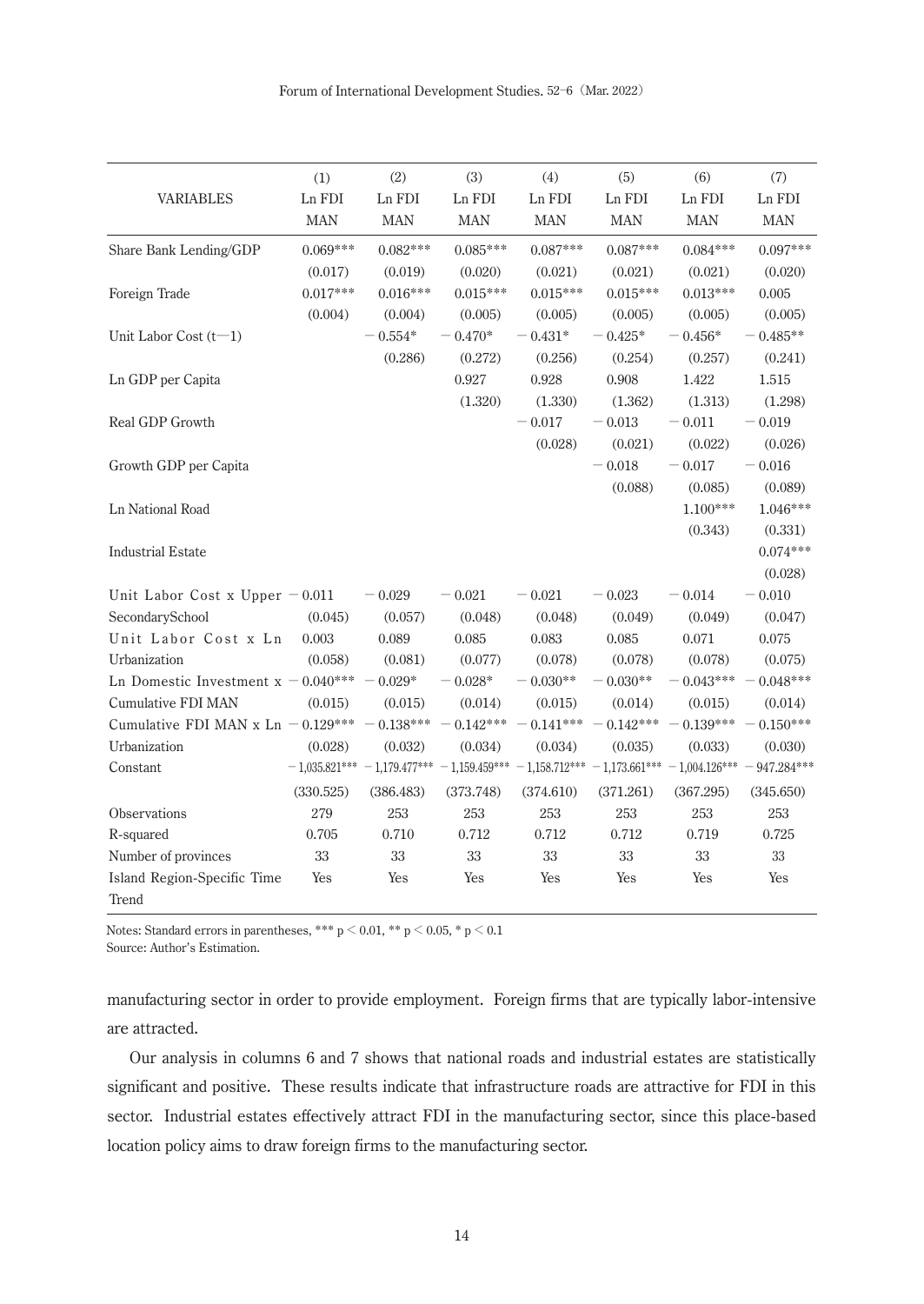# **5.4 The Estimation Results of Determinant Factors of FDI Inflow by Hotel and Restaurant Sector at the Provincial Level in Indonesia**

 Table 5 shows the estimated results for the determinants of FDI inflow into the hotel and restaurant sector. Our findings for determinant factors in this sector differ from those in the aggregate, agriculture, and manufacturing industry. What is most interesting from our investigation in column 1 is that urbanization has a positive and statistically significant impact, not found in the agricultural or manufacturing sectors. This finding confirms that FDI in hotels and restaurants is increasing in provinces that are becoming more urbanized.

 Human capital has a positive and statistically significant impact only on upper secondary school, with no statistically significant impact on lower secondary school. Higher human capital quality is preferable for FDI in this sector because hotels should provide services that meet customer expectations and use a skilled labor force to upgrade the service offered (Assaf et al. 2015). However, we find a negative and statistically significant interaction between unit labor cost and upper secondary school. This finding could be interpreted as indicating that higher labor wages associated with higher education can limit FDI in the hotel and restaurant sector. Also, foreign trade has a statistically significant negative impact. This negative effect suggests that foreign firms in this sector prefer not to serve foreign markets. This finding supports columns 3 and 4, which indicate that GDP per capita and real GDP growth make a positive impact.

 In column 6, we find that the national road is statistically significant and positive, which is consistent with the findings of Ramasamy and Yeung (2010). This means that road infrastructure is critical to attracting FDI in the services sector, such as hotels and restaurants, because the availability of infrastructure can efficiently stimulate FDI operation. Surprisingly, the industrial estate in column 7 has a positive and statistically significant correlation. One possible explanation for this is that foreign firms in this sector intend to serve customers through business activities.

#### **5.5 Robustness Checks**

 We do not report the results of the robustness tests in this session to save space. The results, however, are available on request. We performed a robustness test with the GMM System estimator, which helps address endogeneity issues in the model, such as the causality relationship between FDI and wages and FDI and GDP. Our robustness test results show that the determinants of FDI are generally robust for several variables, including cumulative FDI, GAD, real GDP per square km, lower secondary school, and foreign trade.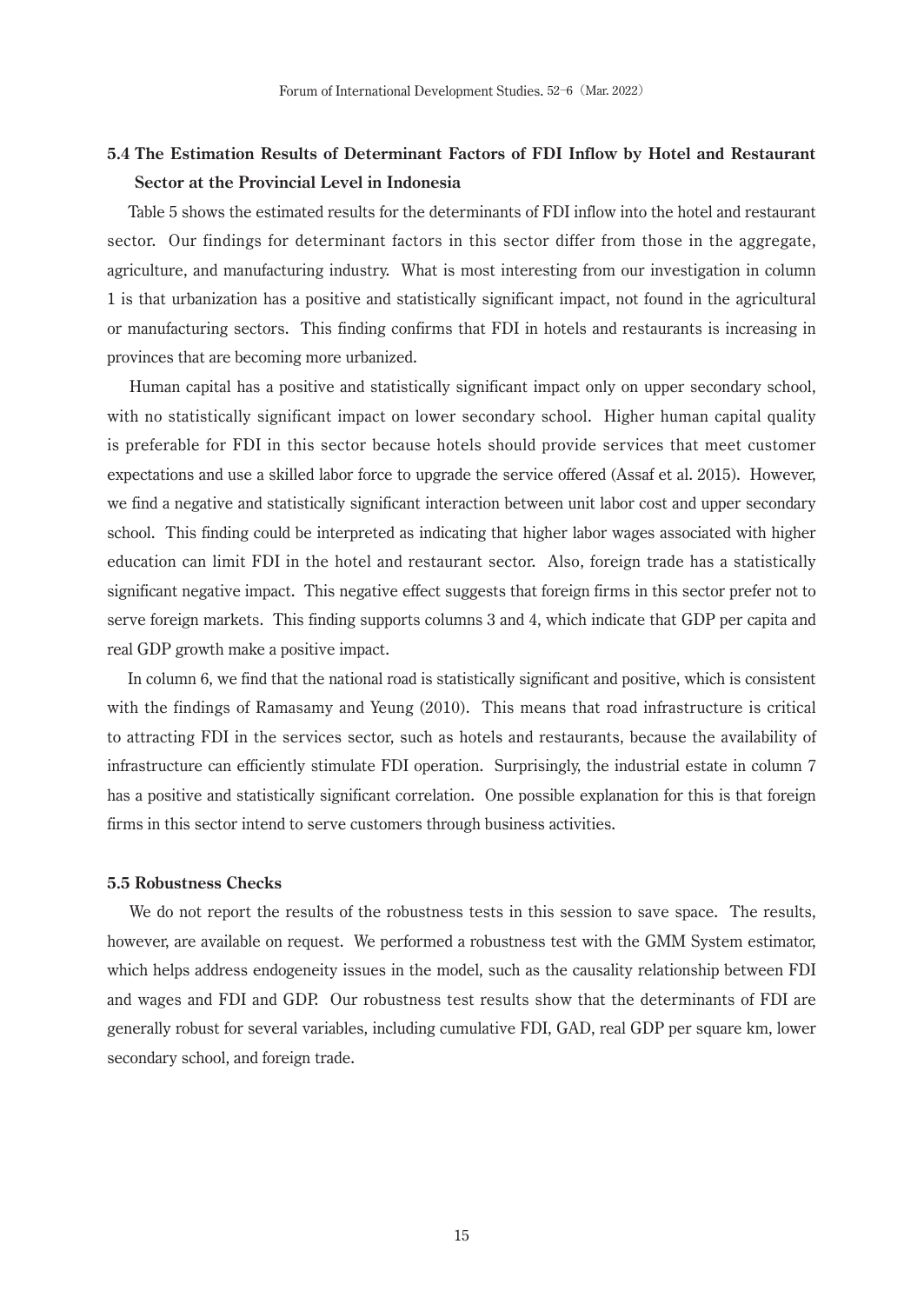| <b>VARIABLES</b>                      | (1)        | (2)        | (3)         | (4)         | (5)        | (6)<br>Ln FDI HR Ln FDI HR Ln FDI HR Ln FDI HR Ln FDI HR Ln FDI HR Ln FDI HR | (7)         |
|---------------------------------------|------------|------------|-------------|-------------|------------|------------------------------------------------------------------------------|-------------|
| Cumulative FDI HR                     | $0.375***$ | $0.307**$  | $0.308**$   | $0.298***$  | $0.280**$  | 0.126                                                                        | 0.174       |
|                                       | (0.132)    | (0.119)    | (0.123)     | (0.114)     | (0.125)    | (0.116)                                                                      | (0.107)     |
| Ln GAD GDP 33                         | $-0.588$   | $-0.654$   | $-0.829$    | $-0.919$    | $-0.832$   | $-0.168$                                                                     | $-0.409$    |
|                                       | (0.687)    | (0.834)    | (0.935)     | (0.877)     | (0.844)    | (0.906)                                                                      | (0.907)     |
| Ln Real GDP per Square $Km - 2.266$   |            | $-1.604$   | $-4.092***$ | $-$ 3.148** | $-3.205**$ | $-6.087***$                                                                  | $-3.531***$ |
|                                       | (1.592)    | (1.348)    | (1.190)     | (1.284)     | (1.322)    | (1.199)                                                                      | (1.044)     |
| Ln Domestic Investment                | 0.060      | $-0.013$   | 0.009       | $-0.033$    | $-0.047$   | $-0.069$                                                                     | $-0.049$    |
|                                       | (0.108)    | (0.113)    | (0.119)     | (0.121)     | (0.120)    | (0.117)                                                                      | (0.113)     |
| Ln Urbanization                       | $1.531***$ | $1.073**$  | 2.066***    | $1.803***$  | $1.781***$ | $2.011***$                                                                   | 1.209       |
|                                       | (0.462)    | (0.440)    | (0.709)     | (0.609)     | (0.631)    | (0.627)                                                                      | (0.744)     |
| <b>Upper Secondary School</b>         | $0.443***$ | $0.501***$ | $0.375**$   | $0.391**$   | $0.410**$  | $0.320**$                                                                    | $0.286*$    |
|                                       | (0.160)    | (0.159)    | (0.185)     | (0.169)     | (0.165)    | (0.161)                                                                      | (0.150)     |
| Lower Secondary School                | $-0.050$   | $-0.016$   | 0.045       | 0.030       | 0.032      | $-0.011$                                                                     | 0.053       |
|                                       | (0.120)    | (0.137)    | (0.144)     | (0.132)     | (0.135)    | (0.123)                                                                      | (0.127)     |
| Share Labor Force/Population $-0.044$ |            | $-0.057$   | 0.059       | $-0.062$    | $-0.048$   | $-0.034$                                                                     | $-0.029$    |
|                                       | (0.047)    | (0.051)    | (0.052)     | (0.053)     | (0.064)    | (0.059)                                                                      | (0.059)     |
| Share Bank Lending/GDP                | 0.033      | 0.037      | 0.047       | 0.042       | 0.043      | 0.042                                                                        | $0.064*$    |
|                                       | (0.031)    | (0.039)    | (0.033)     | (0.033)     | (0.032)    | (0.032)                                                                      | (0.037)     |
| Foreign Trade                         | $0.007*$   | $-0.009**$ | $-0.011**$  | $0.013***$  | $0.012***$ | $0.012***$                                                                   | $0.021***$  |
|                                       | (0.003)    | (0.004)    | (0.004)     | (0.005)     | (0.004)    | (0.004)                                                                      | (0.003)     |
| Unit Labor Cost (t-1)                 |            | $-0.421$   | $-0.217$    | $-0.439*$   | $-0.434$   | $-0.554**$                                                                   | $0.660**$   |
|                                       |            | (0.256)    | (0.293)     | (0.259)     | (0.275)    | (0.279)                                                                      | (0.278)     |
| Ln GDP per Capita                     |            |            | 1.993**     | $1.602**$   | $1.459**$  | $2.304***$                                                                   | 1.963***    |
|                                       |            |            | (0.882)     | (0.807)     | (0.738)    | (0.622)                                                                      | (0.758)     |
| Real GDP Growth                       |            |            |             | $0.070***$  | $0.088***$ | $0.093***$                                                                   | $0.085***$  |
|                                       |            |            |             | (0.019)     | (0.016)    | (0.022)                                                                      | (0.028)     |
| Growth GDP per Capita                 |            |            |             |             | $-0.057$   | $-0.061$                                                                     | $-0.052$    |
|                                       |            |            |             |             | (0.061)    | (0.059)                                                                      | (0.061)     |
| Ln National Road                      |            |            |             |             |            | $1.225***$                                                                   | $1.188***$  |
|                                       |            |            |             |             |            | (0.313)                                                                      | (0.279)     |
| <b>Industrial Estate</b>              |            |            |             |             |            |                                                                              | $0.076***$  |
|                                       |            |            |             |             |            |                                                                              | (0.018)     |
| Unit Labor Cost x Upper $-0.203***$   |            | $0.229***$ | $0.212***$  | $0.208***$  | $0.214***$ | $0.195***$                                                                   | $0.166***$  |
| Secondary School                      | (0.059)    | (0.054)    | (0.057)     | (0.054)     | (0.056)    | (0.056)                                                                      | (0.055)     |
| Unit Labor Cost x Ln                  | $0.174***$ | $0.258***$ | $0.244***$  | $0.247***$  | $0.253***$ | $0.235***$                                                                   | $0.201***$  |
| Urbanization                          | (0.065)    | (0.068)    | (0.073)     | (0.065)     | (0.067)    | (0.073)                                                                      | (0.074)     |
| Ln Domestic Investment x              | $0.010*$   | $0.013**$  | $0.012**$   | $0.014**$   | $0.014***$ | $0.012**$                                                                    | $0.010**$   |
| Cumulative FDI HR                     | (0.006)    | (0.006)    | (0.005)     | (0.006)     | (0.005)    | (0.005)                                                                      | (0.005)     |
| Cumulative FDI HR $x$ Ln $-$          | $0.053***$ | $0.054***$ | $0.052***$  | $0.056***$  | $0.055***$ | $0.037***$                                                                   | $0.039***$  |
| Urbanization                          | (0.010)    | (0.013)    | (0.013)     | (0.014)     | (0.014)    | (0.009)                                                                      | (0.009)     |
| Constant                              | $-17.320$  | $-113.219$ | $-71.570$   | $-97.495$   | $-137.316$ | $-35.272$                                                                    | 53.704      |
|                                       | (284.764)  | (331.926)  | (309.973)   | (315.835)   | (343.165)  | (324.639)                                                                    | (299.039)   |
| Observations                          | 208        | 190        | 190         | 190         | 190        | 190                                                                          | 190         |
| R-squared                             | 0.637      | 0.626      | 0.630       | 0.637       | 0.639      | 0.646                                                                        | 0.653       |
| Number of provinces                   | $32\,$     | 32         | 32          | $32\,$      | $32\,$     | $32\,$                                                                       | 32          |
|                                       |            |            |             |             |            |                                                                              |             |
| Island Region-Specific Time<br>Trend  | Yes        | Yes        | Yes         | Yes         | Yes        | Yes                                                                          | Yes         |

**Table 5 Estimation Results for Determinants FDI Inflow (Hotel and Restaurant Sector)**

Notes: Standard errors in parentheses, \*\*\* p  $\leq$  0.01, \*\* p  $\leq$  0.05, \* p  $\leq$  0.1

Source: Author's Estimation.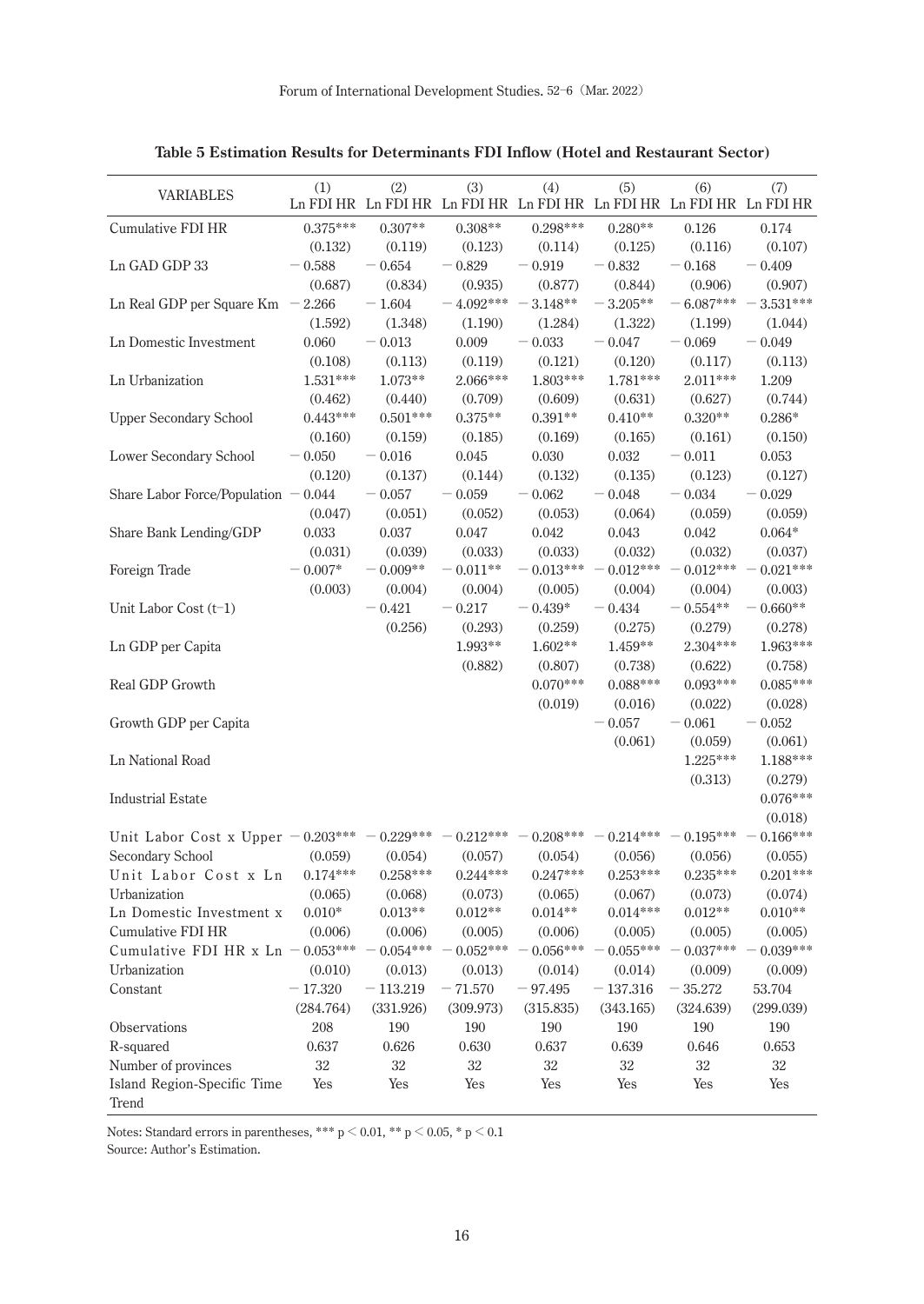#### **6. Concluding Remarks**

 This paper has described the critical factors that drive FDI inflow using a unique dataset for FDI inflow in Indonesia's provincial and economic sectors. The empirical results of our analysis provide essential findings that the determinants of FDI inflow at the provincial level in Indonesia vary at the aggregate level and across economic sectors.

 We discovered that cumulative FDI aggregate, agglomeration neighboring province (GAD), domestic investment, urbanization, human capital (lower secondary school), bank lending, and foreign trade are essential determinants for attracting aggregate FDI in Indonesia. Furthermore, the analysis results confirmed that human capital (lower secondary school) and unit labor cost are substantial in attracting FDI in agriculture. GAD, foreign trade, and industrial estate are critical factors attracting foreign firms to the manufacturing sector. Eventually, urbanization, human capital (upper secondary school), and GDP per capita become critical factors attracting foreign firms in the hotel and restaurant sectors.

 In light of this research, the Indonesian government may consider these factors when promoting FDI in a specific province or sector. Our findings corroborate ADB's (2019) findings, which criticized the Indonesian government for establishing an incentive program to encourage FDI without distinguishing between economic sectors as the target. Hence, if the government wants to attract FDI while promoting economic growth, it is necessary to improve the quality of human capital.

 We are aware of the limitations of this study. Due to a lack of data, this study may suffer from omitted variables in explaining province-specific characteristics such as institutional quality and provincial economic policy, which could better explain our study's investigation into determinants of FDI inflow.

#### **Notes**

- 1 Dunning argues that market-seeking motives possess the goal of exploiting a new market. In addition, resourceseeking is motivated by winning possession of supply sources and minimizing costs. Meanwhile, efficiency-seeking is to pursue the diverse factor endowments, cultures, institutions arrangements, demand pattern, economic policy, and market structures by selecting a particular location to serve various markets. Strategic asset-seeking intends to override global competitiveness by purchasing competitive power in an unknown market.
- 2 In the literature, error of panel data regression can be divided into two types. First, a\_i denotes an unobservable variable that varies from one province (entity) to the others but does not change over time (time-invariant), which is commonly called "fixed effect". Second, u\_it denotes an unobservable variable that varies from one province to another and changes over time (time-variant). Both errors are referred to as the error component model.
- 3 In the report "Analysis of Export Commodities 2012-2019" published by BPS-Statistics Indonesia (2020), accessed from https://www.bps.go.id/on June 22, 2021, the contribution of the manufacturing sector to non-oil and gas exports nationally in 2019 was 81.71%, making the manufacturing sector the most significant contributor to non-oil and gas exports.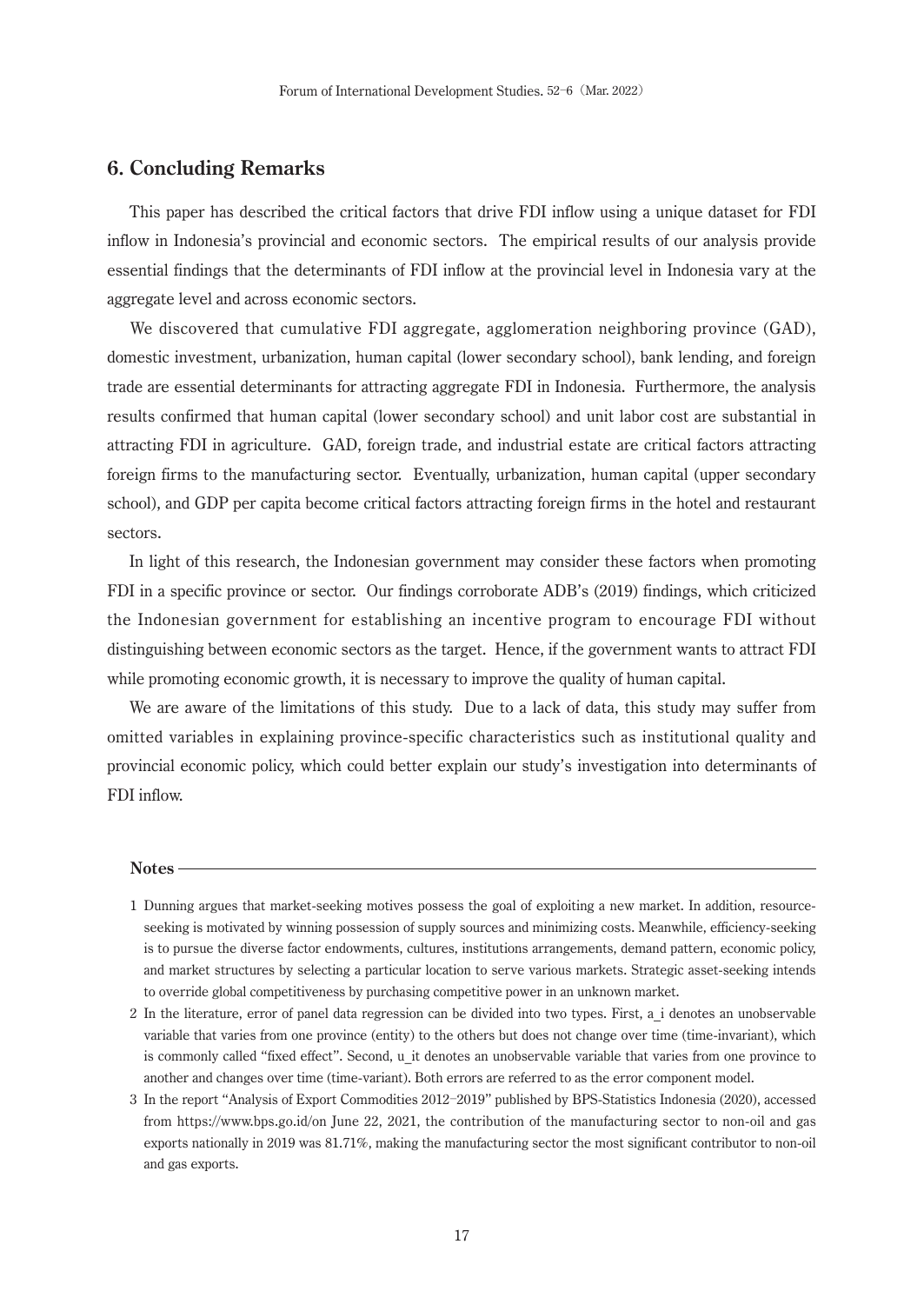#### **References**

- Anh, N. T. N. 2016. Regional determinants of FDI location in Vietnam. *Journal of Economics and Development*. 18 (1):  $19 - 37.$
- Asian Development Bank (ADB). 2019. *Policies to Support the Development of Indonesia*'*s Manufacturing Sector During 2020* Ż*2024, A Joint ADB-BAPPENAS Report*. Manila: Asian Development Bank.
- Assaf, A. G., Josiassen, A., & Agbola, F. W. 2015. Attracting international hotels: Locational factors that matter most. *Tourism Management*. 47: 329-340.
- Balasubramanyam, V. N., Salisu, M., & Sapsford, D. 1996. Foreign direct investment and growth in EP and IS countries. *The Economic Journal*. 106 (434): 92-105.
- Beck, N., & Katz, J. N. 1995. What to do (and not to do) with time-series cross-section data. *The American Political Science Review.* 89 (3): 634-647.
- Chan, M. W. L., Hou, K., Li, X., & Mountain, D. C. 2014. Foreign direct investment and its determinants: A regional panel causality analysis. *Quarterly Review of Economics and Finance*, 54 (4): 579–589.
- Dunning, J. H. 1998. Location and the multinational enterprise: A neglected factor? *Journal of International Business Studies*. 29 (1): 45-66.
- Halvorsen, T. 2012. Size, Location and Agglomeration of Inward Foreign Direct Investment (FDI) in the United States. *Regional Studies*. 46 (5): 669-682.
- Henderson, V. 2002. Urbanization in developing countries. *World Bank Research Observer*. 17 (1): 89-112.
- Hintošová, A. B., Bruothová, M., Kubíková, Z., & Ručinský, R. 2018. Determinants of foreign direct investment inflows: A case of the Visegrad countries. *Journal of International Studies*. 11 (2): 222–235.
- Hoang, H. H., & Goujon, M. 2014. Determinants of foreign direct investment in Vietnamese provinces: a spatial econometric analysis. Post-Communist Economies. 26 (1): 103-121.
- Ibrahim, O. A., Devesh, S., & Shaukat, M. 2020. Institutional determinants of FDI in Oman: Causality analysis framework. *International Journal of Finance and Economics*. 1-13.
- Kumari, R., & Sharma, A. K. 2017. Determinants of foreign direct investment in developing countries: A panel data study. *International Journal of Emerging Markets*. 12 (4): 658-682.
- Kurtović, S., Maxhuni, N., Halili, B., & Talović, S. 2020. The determinants of FDI location choice in the Western Balkan countries. *Post-Communist Economies*. 32 (8): 1089-1110.
- Moon, H. C. 2016. *Foreign direct investment: A global perspective*. Singapore: World Scientific Publishing.
- Moundigbaye, M., Rea, W. S., & Reed, W. R. 2018. Which panel data estimator should I use?: A corrigendum and extension. *Economics: The Open-Access, Open-Assessment E-Journal*. 12 (2018-4): 1-31.
- Okafor, G., Piesse, J., & Webster, A. 2017. FDI determinants in least recipient regions: The case of Sub-Saharan Africa and MENA. *African Development Review.* 29 (4): 589-600.
- Rahman, M. M., Rana, R. H., & Barua, S. 2019. The drivers of economic growth in South Asia: Evidence from a dynamic system GMM approach. *Journal of Economic Studies*. 46 (3): 564-577.
- Ramasamy, B., & Yeung, M. 2010. The determinants of foreign direct investment in services. *World Economy*. 33 (4): 573-596.
- Saleem, H., Shabbir, M. S., Khan, B., Aziz, S., Md Husin, M., & Abbasi, B. A. 2020. Estimating the key determinants of foreign direct investment flows in Pakistan: New insights into the co-integration relationship. *South Asian Journal of Business Studies*.
- Shahbaz, M., Mateev, M., Abosedra, S., Nasir, M. A., & Jiao, Z. 2021. Determinants of FDI in France: Role of transport infrastructure, education, financial development and energy consumption. *International Journal of Finance and Economics*. 26 (1): 1351-1374.
- Someya, M. 1997. Foreign direct investment as a driving force for interdependence in East Asia. *Forum of International Development Studies*. 8: 137-157.
- Vi Dũng, N., BíchThủy, Đ. T., & NgọcThắng, N. 2018. Economic and non-economic determinants of FDI inflows in Vietnam: A sub-national analysis Post-Communist Economies. Post-Communist Economies. 30 (5): 693-712.